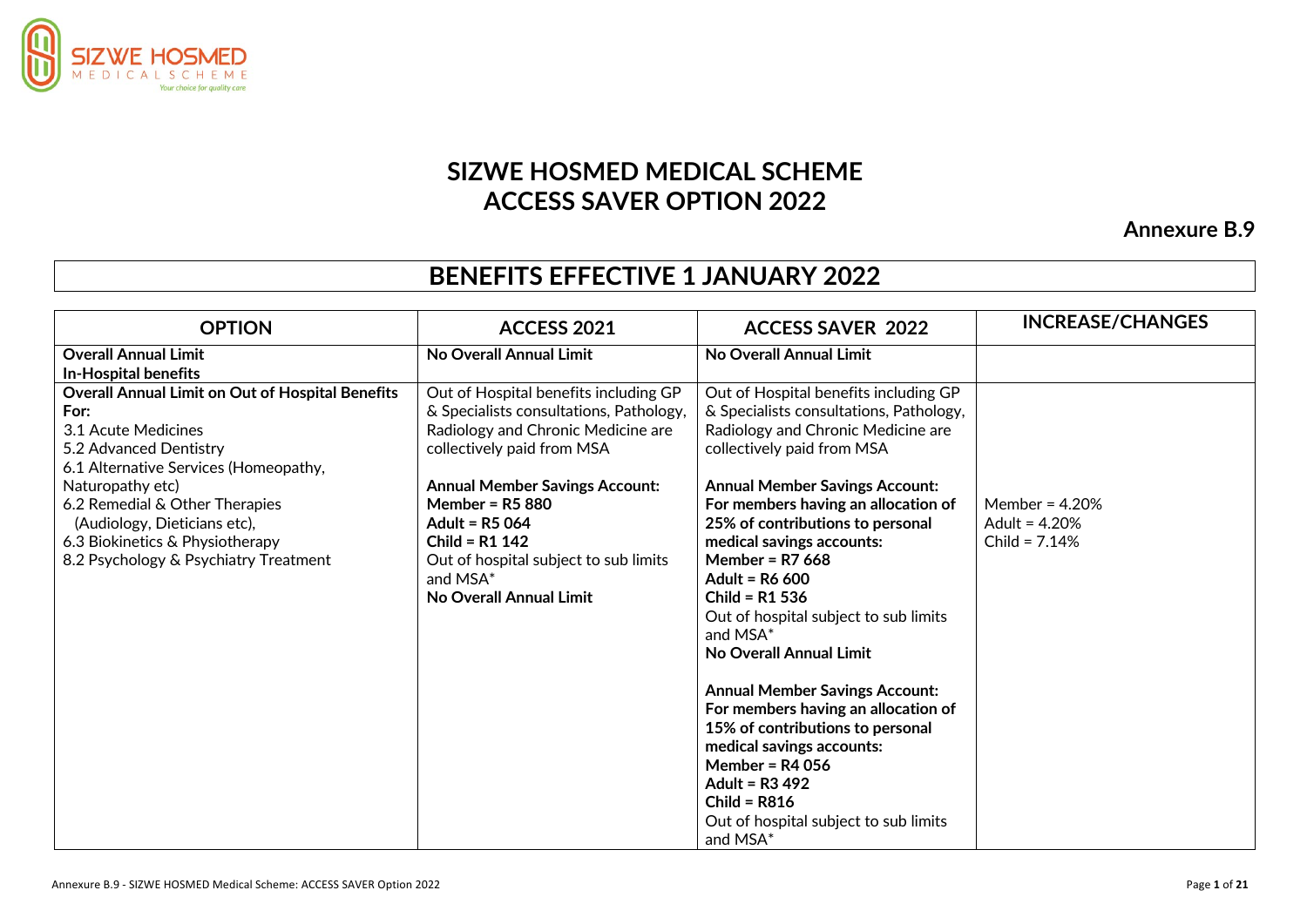

|                                                                                                                                   |                                                                                                                                                       | No Overall Annual Limit                                                                                                                               |  |
|-----------------------------------------------------------------------------------------------------------------------------------|-------------------------------------------------------------------------------------------------------------------------------------------------------|-------------------------------------------------------------------------------------------------------------------------------------------------------|--|
|                                                                                                                                   |                                                                                                                                                       |                                                                                                                                                       |  |
| Prorated benefits are applicable if you join after<br>the 1 <sup>st</sup> of January of a benefit year.                           | Yes                                                                                                                                                   | Yes                                                                                                                                                   |  |
| Statutory prescribed minimum benefits. Services<br>rendered payable at 100% of cost at DSP*                                       | No Annual Limit                                                                                                                                       | No Annual Limit                                                                                                                                       |  |
| <b>Designated Provider Network</b>                                                                                                | Yes                                                                                                                                                   | Yes                                                                                                                                                   |  |
| 3 Month General Waiting Periods (Subject to the<br>rights of interchangeability)                                                  | Yes                                                                                                                                                   | Yes                                                                                                                                                   |  |
| 12 Months condition specific waiting period for<br>pre-existing conditions (Subject to the rights of<br>interchangeability)       | Yes                                                                                                                                                   | Yes                                                                                                                                                   |  |
| Claims received later than the last day of the 4 <sup>th</sup><br>month in which the service was rendered will not<br>be covered. | Yes                                                                                                                                                   | Yes                                                                                                                                                   |  |
| Emergency medical cover whilst traveling outside<br>of South Africa. (Subject to PMBs)                                            | 100% of Scheme rates payable in RSA<br>currency.<br>Subject to completion of<br>documentation prior to leaving RSA.<br>Subject to approval by Scheme. | 100% of Scheme rates payable in RSA<br>currency.<br>Subject to completion of<br>documentation prior to leaving RSA.<br>Subject to approval by Scheme. |  |

## **IN HOSPITAL BENEFITS**

#### **1. HOSPITALISATION AND ASSOCIATED COSTS – PRIVATE**

| <b>OPTION</b>                                   | וכחר אא:<br>$\sim$<br>ACC<br>. LJJ ZUZI | 2022<br>-<br>∼∽<br>--- | E/CHANGES<br>IN <sub>"</sub><br>−RF′<br>זכו |
|-------------------------------------------------|-----------------------------------------|------------------------|---------------------------------------------|
| $\Omega$<br>Items<br>$\mathbf{A}$<br>ΙW.<br>∸∸∸ |                                         |                        |                                             |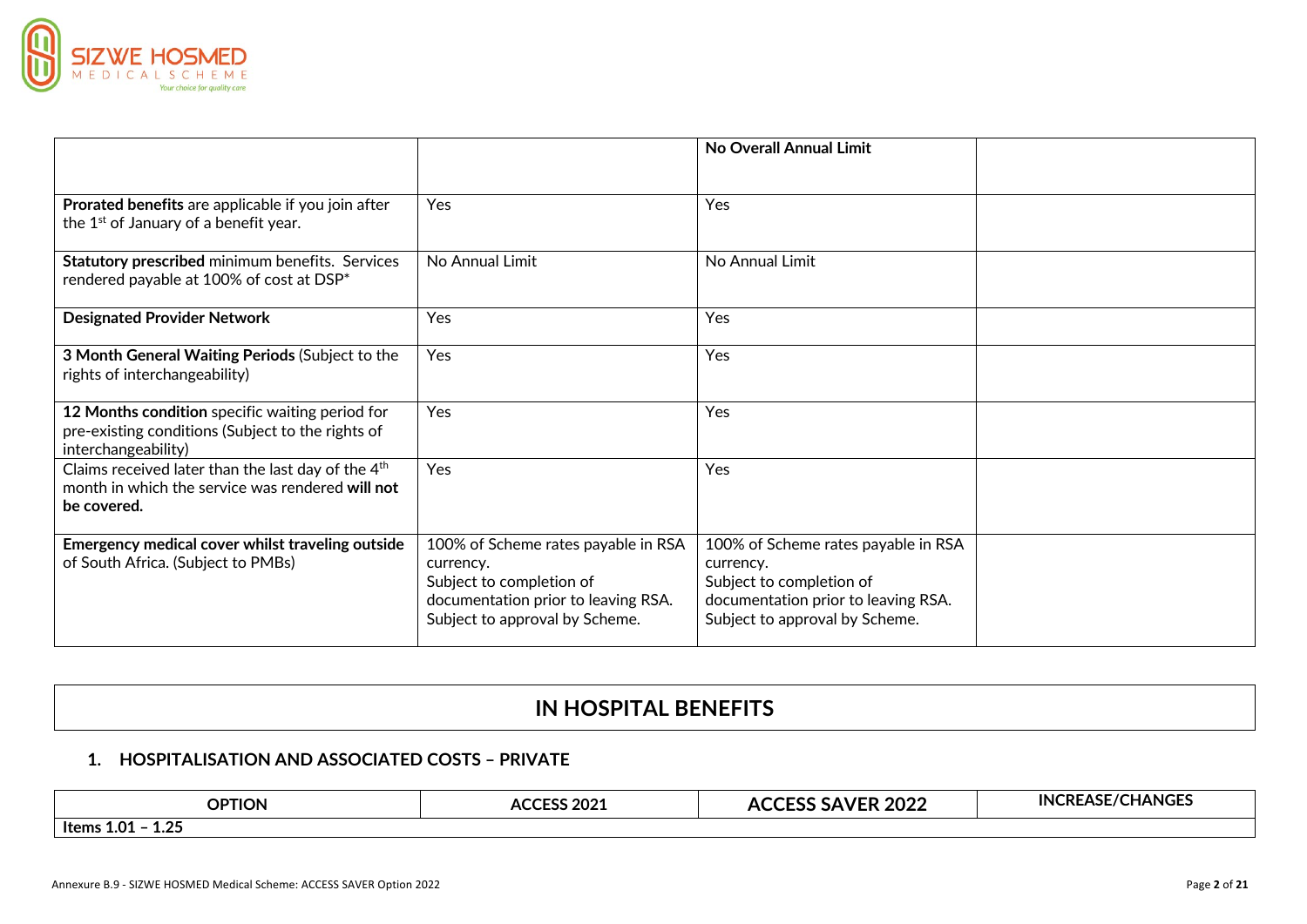

Limited collectively and subject to pre-authorisation.

**1.01 Hospital admissions:** Unlimited benefits for Prescribed Minimum Benefit conditions, subject to PMB legislation and regulations. All hospital admissions (including PMBs) are subject to pre-authorisation and case management protocols. In case of emergency admissions, the Scheme must be notified within **48 hours** of admission. **Failure to pre-authorise or to notify the scheme of an admission will result in non-payment of claims.** Hospital benefits are only available at the Designated Service Providers. Voluntary use of non-DSP\* hospital will result in a **10% co-payment.**

| 1.01.1 Accommodation in Intensive and High Care   100% of DSP Tariff* |                             | 100% of DSP Tariff*                    |  |
|-----------------------------------------------------------------------|-----------------------------|----------------------------------------|--|
| unit and General Ward, as well as Theatre and                         | Non-PMB benefits subject to | Non-PMB benefits subject to            |  |
| <b>Recovery Room</b>                                                  | availability of benefits    | $\mid$ availability of benefits $\mid$ |  |
|                                                                       |                             |                                        |  |

**1.02 Medicines items and Pharmaceutical Products used whilst in-hospital, including TTO**: Subject to PMB, medicine formulary\* and the use of pharmacy network

| Medicines and consumables used in hospital and<br>theatre<br>Medicine to take home after discharge (TTO, paid<br>from hospital benefit if given to the patient before<br>being discharged. Subject to formulary* and the<br>use of pharmacy network                            | 100% Negotiated Tariff*<br>Limited to 7 days medicine supply<br>Subject to MSA for non-PMB | 100% Negotiated Tariff*<br>Limited to 7 days medicine supply<br>Subject to MSA for non-PMB |                         |  |
|--------------------------------------------------------------------------------------------------------------------------------------------------------------------------------------------------------------------------------------------------------------------------------|--------------------------------------------------------------------------------------------|--------------------------------------------------------------------------------------------|-------------------------|--|
|                                                                                                                                                                                                                                                                                |                                                                                            |                                                                                            |                         |  |
| <b>OPTION</b>                                                                                                                                                                                                                                                                  | ACCESS 2021                                                                                | <b>ACCESS SAVER 2022</b>                                                                   | <b>INCREASE/CHANGES</b> |  |
| 1.03 In-hospital General Practitioner and Specialist services: Subject to PMB and case management protocols. All procedures must be preauthorised                                                                                                                              |                                                                                            |                                                                                            |                         |  |
| <b>1.03.1 Consultations and procedures</b>                                                                                                                                                                                                                                     | 100% of Negotiated Tariff*                                                                 | 100% of Negotiated Tariff*                                                                 |                         |  |
|                                                                                                                                                                                                                                                                                |                                                                                            |                                                                                            |                         |  |
| 1.04 In-Hospital Radiology and Pathology. All Advanced/Specialised Radiology (such as CT, PET, MUGA and MRI scans), as well as Radio-isotope studies; require special<br>authorisation and specialist referral. Failure to preauthorise would result in non-payment of claims. |                                                                                            |                                                                                            |                         |  |
| 1.04.1 Basic Radiology and Pathology in-hospital                                                                                                                                                                                                                               | 100% of Scheme Tariff                                                                      | 100% of Scheme Tariff                                                                      |                         |  |
| Subject to clinical protocols and PMBs                                                                                                                                                                                                                                         | Unlimited                                                                                  | Unlimited                                                                                  |                         |  |
| 1.04.2 Advanced/Specilaised Radiology:<br>(Joint benefit In and Out of Hospital)<br>Subject to preauthorisation and specialist referral.                                                                                                                                       | MRI/PET/CAT Scans limited to 2<br>scans per beneficiary per annum                          | MRI/PET/CAT Scans limited to 2<br>scans per beneficiary per annum                          |                         |  |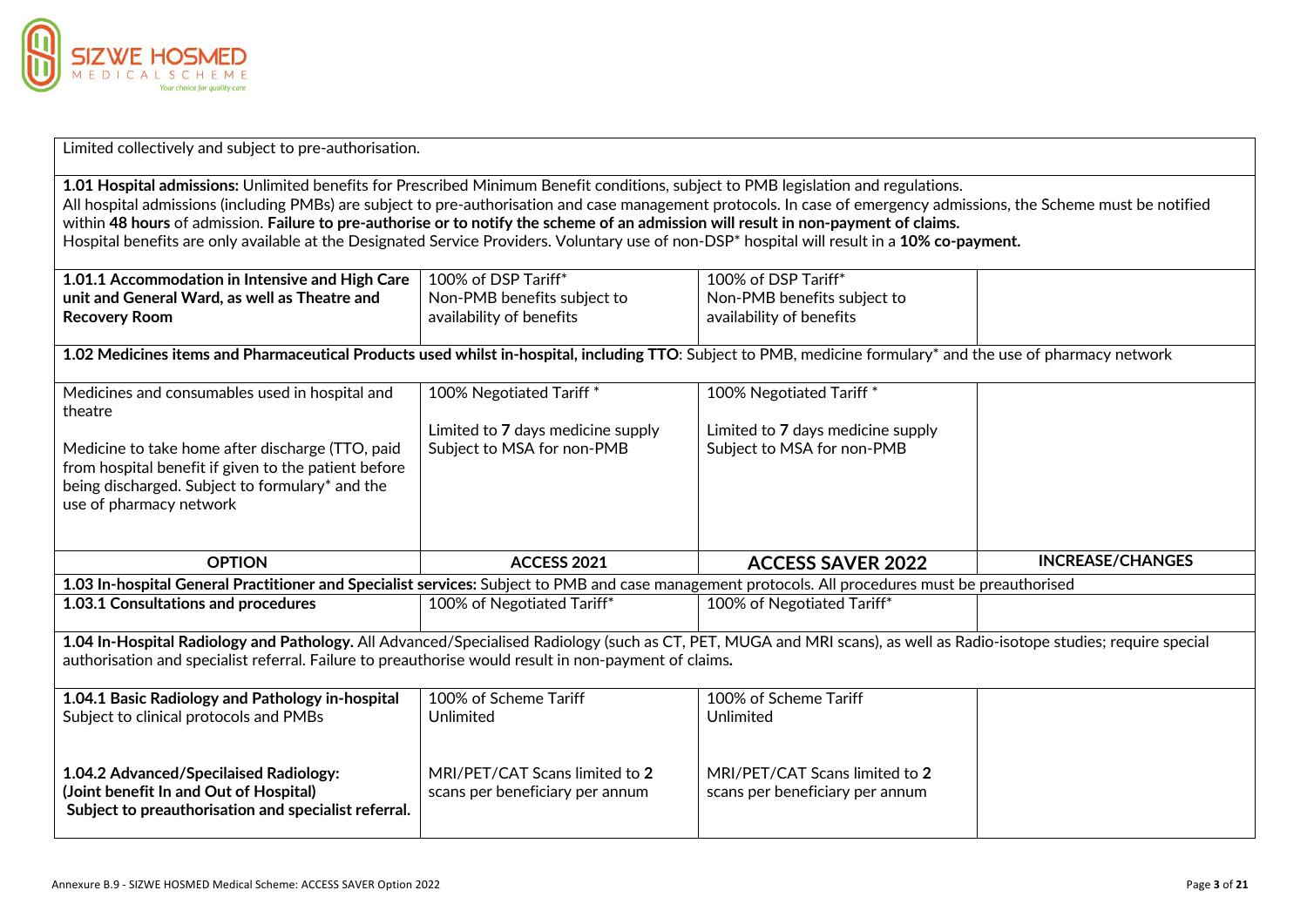

|                                                                                                                                                                    | 10% co-payment is applicable for       | 10% co-payment is applicable for       |                                    |
|--------------------------------------------------------------------------------------------------------------------------------------------------------------------|----------------------------------------|----------------------------------------|------------------------------------|
|                                                                                                                                                                    | non-PMBs MRI and CT scans              | non-PMBs MRI and CT scans              |                                    |
| 1.05 Major In-Hospital Medical Services and Procedures: All subject to pre-authorisation, treatment protocols and clinical guidelines. Prescribed Minimum Benefits |                                        |                                        |                                    |
| applicable as prescribed.                                                                                                                                          |                                        |                                        |                                    |
| 1.05.1 Oncology                                                                                                                                                    | 100% of DSP Tariff*                    | 100% of DSP Tariff*                    |                                    |
| Unlimited benefits for PMBs. Include                                                                                                                               | Standard oncology DSP* Protocols       | Standard oncology DSP* Protocols       |                                    |
| consultations, investigations and treatment.                                                                                                                       | apply                                  | apply                                  |                                    |
| Subject to the use of DSP and registration on the                                                                                                                  | Unlimited Oncology treatment           | Unlimited Oncology treatment           |                                    |
| Disease Management Programme.                                                                                                                                      |                                        |                                        | 4% increase on applied to the rand |
|                                                                                                                                                                    | Benefits in excess of R235 000 will be | Benefits in excess of R244 400 will be | values, and then rounded to the    |
|                                                                                                                                                                    | subject to 20% co-payment for non-     | subject to 20% co-payment for non-     | nearest R5                         |
|                                                                                                                                                                    | <b>PMBs</b>                            | <b>PMBs</b>                            |                                    |
| 1.05.2 Renal Dialysis:                                                                                                                                             | 100% of Negotiated Tariff*             | 100% of Negotiated Tariff*             |                                    |
| Unlimited benefits for PMBs. Include peritoneal                                                                                                                    |                                        |                                        |                                    |
| and haemodialysis.                                                                                                                                                 |                                        |                                        |                                    |
| Department of Health protocols apply                                                                                                                               |                                        |                                        | Specified - Department of Health   |
| Subject to pre-authorisation, treatment guidelines,                                                                                                                |                                        |                                        | protocols apply                    |
| medicine formulary*and registration on the                                                                                                                         |                                        |                                        |                                    |
| Disease management programme.                                                                                                                                      |                                        |                                        |                                    |
| 1.05.3 Organ Transplant:                                                                                                                                           | 100% Scheme Tariff*                    | 100% Scheme Tariff*                    |                                    |
| Unlimited benefits for PMBs. Subject to pre-                                                                                                                       |                                        |                                        |                                    |
| authorisation, clinical guidelines and registration on                                                                                                             |                                        |                                        |                                    |
| the Disease Management Programme. Department                                                                                                                       |                                        |                                        |                                    |
| of Health Protocols apply. Donor costs are not                                                                                                                     |                                        |                                        |                                    |
| covered for beneficiaries donating to non-SIZWE                                                                                                                    |                                        |                                        |                                    |
| <b>HOSMED</b> members                                                                                                                                              |                                        |                                        |                                    |
| <b>OPTION</b>                                                                                                                                                      | ACCESS 2021                            | <b>ACCESS SAVER 2022</b>               | <b>INCREASE/CHANGES</b>            |
| 1.05.4 Dental Hospitalisation                                                                                                                                      | 100% of Scheme Tariff*                 | 100% of Scheme Tariff*                 |                                    |
| Subject to PMBs pre-authorisation, and treatment                                                                                                                   | Limited to PMBs                        | Limited to PMBs                        |                                    |
| protocols                                                                                                                                                          |                                        |                                        |                                    |
|                                                                                                                                                                    | Advanced Dentistry Benefit in          | Advanced Dentistry Benefit in          |                                    |
|                                                                                                                                                                    | hospital limited to extensive          | hospital limited to extensive          |                                    |
|                                                                                                                                                                    | conservative treatment for children    | conservative treatment for children    |                                    |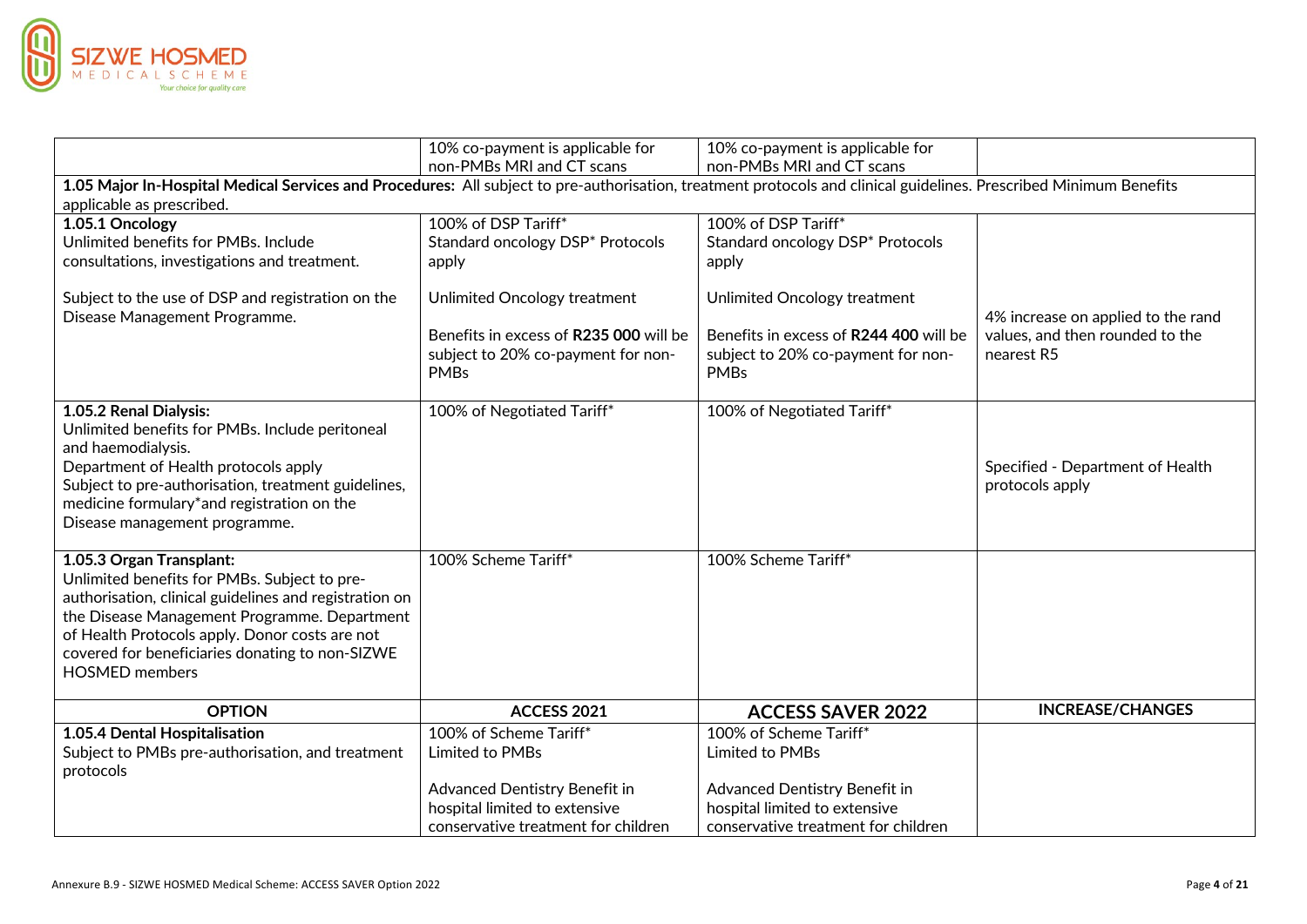

|                                                                                                                                | under 7 years of age involving more<br>than 3 teeth                                 | under 7 years of age involving more<br>than 3 teeth                                 |                                                                                     |
|--------------------------------------------------------------------------------------------------------------------------------|-------------------------------------------------------------------------------------|-------------------------------------------------------------------------------------|-------------------------------------------------------------------------------------|
|                                                                                                                                | Removal of symptomatic impacted<br>wisdom teeth covered only as Day<br>Case         | Removal of symptomatic impacted<br>wisdom teeth covered only as Day<br>Case         |                                                                                     |
| 1.05.5 Maxillo-facial and Oral Surgery<br>Subject to PMBs, pre-authorisation and treatment<br>protocols                        | No Benefit                                                                          | No Benefit                                                                          |                                                                                     |
| 1.05.6 Drug & Alcohol Rehabilitation.<br>Subject to PMBs, managed care protocols and pre-                                      | 100% of Scheme Tariff*                                                              | 100% of Scheme Tariff*                                                              |                                                                                     |
| authorisation. Benefit limits apply                                                                                            | Limited to R 12 360 per family per<br>annum                                         | Limited to R 12 855 per family per<br>annum                                         | 4% increase on applied to the rand<br>values, and then rounded to the<br>nearest R5 |
| 1.05.7 Psychiatric Treatment<br>Subject to PMBs, pre-authorisation and<br>managed care protocols Includes consultations,       | 100% of Scheme Tariff*                                                              | 100% of Scheme Tariff*                                                              |                                                                                     |
| ward fees, medicines, and psychiatry/psychology<br>therapy sessions.                                                           | 21 in-patient days per beneficiary or<br>up to 15 out-patient contacts per<br>annum | 21 in-patient days per beneficiary or<br>up to 15 out-patient contacts per<br>annum |                                                                                     |
| Non-PMB psychiatric treatment                                                                                                  |                                                                                     |                                                                                     |                                                                                     |
| Admissions are limited to psychiatric emergencies<br>and failed out-patient management as per Managed<br><b>Care Protocols</b> | No Benefit                                                                          | No Benefit                                                                          |                                                                                     |
| 1.05.8 Rehabilitation Facilities<br>Subject to PMBs, pre-authorisation and protocols.                                          | 100% of Negotiated Tariff*                                                          | 100% of Negotiated Tariff*                                                          |                                                                                     |
|                                                                                                                                | Limited to 14 days per beneficiary per<br>annum                                     | Limited to 14 days per beneficiary per<br>annum                                     |                                                                                     |
|                                                                                                                                |                                                                                     |                                                                                     |                                                                                     |
| <b>OPTION</b>                                                                                                                  | <b>ACCESS 2021</b>                                                                  | <b>ACCESS SAVER 2022</b>                                                            | <b>INCREASE/CHANGES</b>                                                             |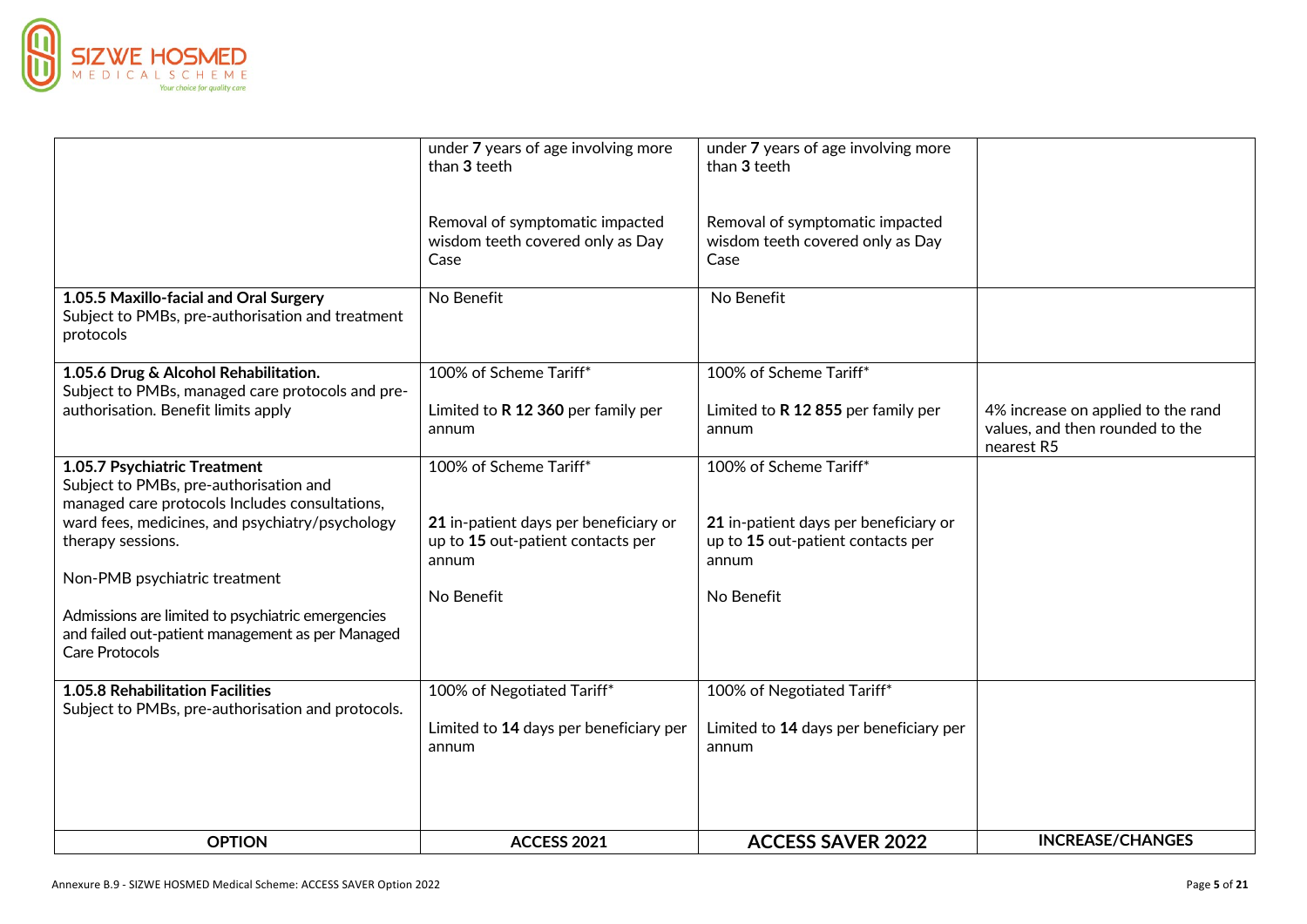

| 1.05.9 Step-down Facilities                                                                  | 100% of Negotiated Tariff*                                     | 100% of Negotiated Tariff*                                     |                                                                                     |
|----------------------------------------------------------------------------------------------|----------------------------------------------------------------|----------------------------------------------------------------|-------------------------------------------------------------------------------------|
| Subject to PMBs, pre-authorisation and protocols.                                            | Limited to 14 days per beneficiary per<br>annum                | Limited to 14 days per beneficiary per<br>annum                |                                                                                     |
|                                                                                              |                                                                |                                                                |                                                                                     |
| 1.05.10 Private Nursing                                                                      | 100% of Negotiated Tariff*                                     | 100% of Negotiated Tariff*                                     |                                                                                     |
| In lieu of hospitalisation<br>Subject to PMBs, pre-authorisation and protocols.              | Limited to 14 days per beneficiary per                         | Limited to 14 days per beneficiary per                         |                                                                                     |
|                                                                                              | annum                                                          | annum                                                          |                                                                                     |
| 1.05.11 Negative pressure wound therapy<br>Subject to PMBs, pre-authorisation and protocols. | 100% of Negotiated Tariff*                                     | 100% of Negotiated Tariff*                                     |                                                                                     |
|                                                                                              | Subject to PMB conditions only                                 | Subject to PMB conditions only                                 |                                                                                     |
| 1.05.12 Hyperbaric Oxygen Therapy<br>Subject to PMBs, pre-authorisation and protocols.       | 100% of Negotiated Tariff*                                     | 100% of Negotiated Tariff*                                     |                                                                                     |
|                                                                                              | Limited to PMBs                                                | Limited to PMBs                                                |                                                                                     |
|                                                                                              | Public sector protocols apply                                  | Public sector protocols apply                                  |                                                                                     |
| 1.05.13 Male Sterilisation/ Vasectomy<br>Subject to pre-authorisation and PMBs               | 100% of Negotiated Tariff*                                     | 100% of Negotiated Tariff*                                     |                                                                                     |
|                                                                                              | Sterilisation limited to R 16 000 per<br>beneficiary per annum | Sterilisation limited to R 16 640 per<br>beneficiary per annum | 4% increase on applied to the rand<br>values, and then rounded to the<br>nearest R5 |
| 1.05.14 Female Sterilisation/ Tubal Ligation                                                 | 100% of Negotiated Tariff*                                     | 100% of Negotiated Tariff*                                     |                                                                                     |
| Subject to pre-authorisation at Day Clinic or as<br>Day Case, and subject to PMBs.           | Sterilisation limited to R 16 000 per<br>beneficiary per annum | Sterilisation limited to R 16 640 per<br>beneficiary per annum | 4% increase on applied to the rand<br>values, and then rounded to the<br>nearest R5 |
| 1.05.15 Back and Neck Surgery                                                                | 100% of Scheme Tariff*                                         | 100% of Scheme Tariff*                                         |                                                                                     |
| Subject to PMBs, pre-authorisation and<br>adherence of the conservative back and neck        | Limited to PMBs                                                | Limited to PMBs                                                |                                                                                     |
| treatment protocol                                                                           |                                                                |                                                                |                                                                                     |
| 1.05.16 Stereotactic Radio-Surgery                                                           | No Benefit                                                     | No Benefit                                                     |                                                                                     |
| Subject to PMBs, pre-authorisation and protocols.                                            |                                                                |                                                                |                                                                                     |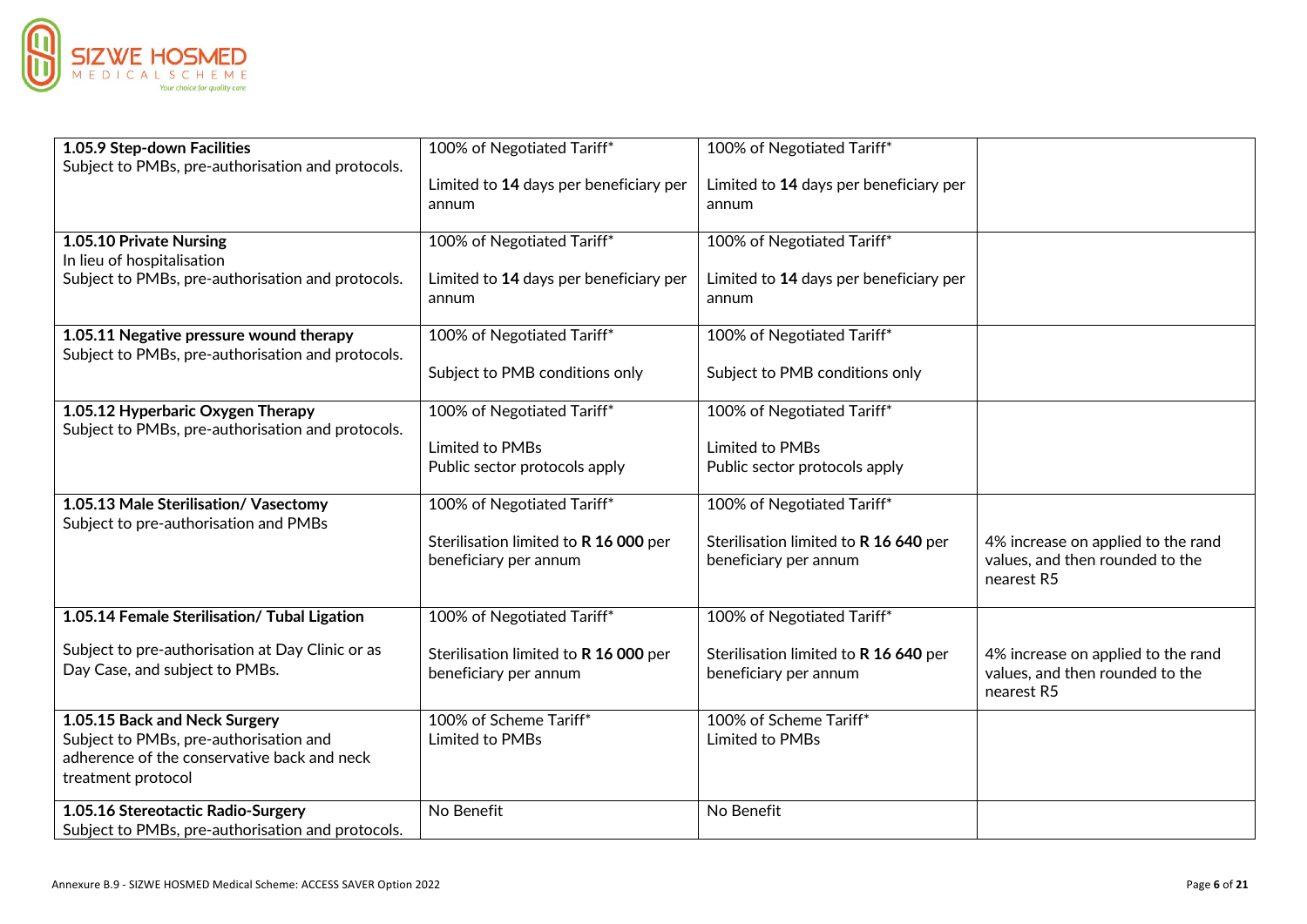

| <b>OPTION</b>                                                                                                                                              | <b>ACCESS 2021</b>                          | <b>ACCESS SAVER 2022</b>                                                | <b>INCREASE/CHANGES</b>                       |
|------------------------------------------------------------------------------------------------------------------------------------------------------------|---------------------------------------------|-------------------------------------------------------------------------|-----------------------------------------------|
| 1.05.17 Age Related Macular Degeneration                                                                                                                   | 100% of Negotiated Tariff                   | 100% of Negotiated Tariff                                               |                                               |
| <b>Treatment</b>                                                                                                                                           |                                             |                                                                         |                                               |
| Subject to PMBs, pre-authorisation and Scheme                                                                                                              |                                             |                                                                         |                                               |
| formulary* and protocol                                                                                                                                    |                                             |                                                                         |                                               |
| 1.05.18 Laparoscopic Hospitalisation and                                                                                                                   | 100% of Scheme Tariff*                      | 100% of Scheme Tariff*                                                  | Reworded                                      |
| <b>Associated Costs</b>                                                                                                                                    |                                             |                                                                         |                                               |
| Subject to PMBs, pre-authorisation and protocols.                                                                                                          | Laparoscopic Hospitalisation &              | No co-payment applicable when                                           |                                               |
| No co-payment applicable when procedure                                                                                                                    | Associated costs will attract a R 5 000     | laparoscopic procedures are                                             |                                               |
| performed in a Day Hospital or as a Day Case                                                                                                               | co-payment <sup>*</sup> with exception of : | performed at Day Hospitals or as a                                      |                                               |
|                                                                                                                                                            | diagnostic laparoscopy,                     | Day Case.                                                               |                                               |
| Non-PMB Laparoscopic procedures will be                                                                                                                    | Aspiration/excision ovarian cyst, Lap-      |                                                                         |                                               |
| considered for funding up to PMB level of care for                                                                                                         | appendicectomy and repair of                | Procedures done in-hospital will                                        |                                               |
| patients who meet the clinical criteria subject to                                                                                                         | recurrent or bilateral inguinal hernias     | attract a R 5 000 co-payment* with                                      |                                               |
| Pre-authorisation and protocols.                                                                                                                           |                                             | exception of diagnostic laparoscopy,                                    |                                               |
|                                                                                                                                                            |                                             | Aspiration/excision ovarian cyst, Lap-                                  |                                               |
|                                                                                                                                                            |                                             | appendicectomy and repair of<br>recurrent or bilateral inguinal hernias |                                               |
| 1.06 Other In-Hospital Medical Services: All benefits subject to PMBs, pre-authorisation, clinical protocols, medical management and benefit availability. |                                             |                                                                         |                                               |
|                                                                                                                                                            |                                             |                                                                         |                                               |
| 1.06.1 Internal and External Prosthesis                                                                                                                    | 100% of Negotiated Tariff*                  | 100% of Negotiated Tariff*                                              |                                               |
| Subject to PMBs, and pre-authorisation                                                                                                                     |                                             |                                                                         |                                               |
|                                                                                                                                                            | Overall prosthesis limit:                   | Overall prosthesis limit:                                               |                                               |
|                                                                                                                                                            | R 30 890 per family per annum.              | R 32 125 per family per annum.                                          | 4% increase on applied to the rand            |
|                                                                                                                                                            | Limited t to PMBs                           | Limited t to PMBs                                                       | values, and then rounded to the<br>nearest R5 |
| Instrumentation and disc prostheses including all                                                                                                          | Limited to PMBs                             | Limited to PMBs                                                         |                                               |
| components and fixation devices for back/spine                                                                                                             |                                             |                                                                         |                                               |
| Maximum 1 event per beneficiary per annum                                                                                                                  |                                             |                                                                         |                                               |
|                                                                                                                                                            |                                             |                                                                         |                                               |
| Prosthesis for joint replacement (Hip, Knee,                                                                                                               | Subject to overall limit                    | Subject to overall limit                                                |                                               |
| Shoulder and Ankle):                                                                                                                                       | Excludes cement. Limited to PMBs            | Excludes cement. Limited to PMBs                                        |                                               |
| Limited to one event per annum unless sepsis or                                                                                                            |                                             |                                                                         |                                               |
| trauma                                                                                                                                                     |                                             |                                                                         |                                               |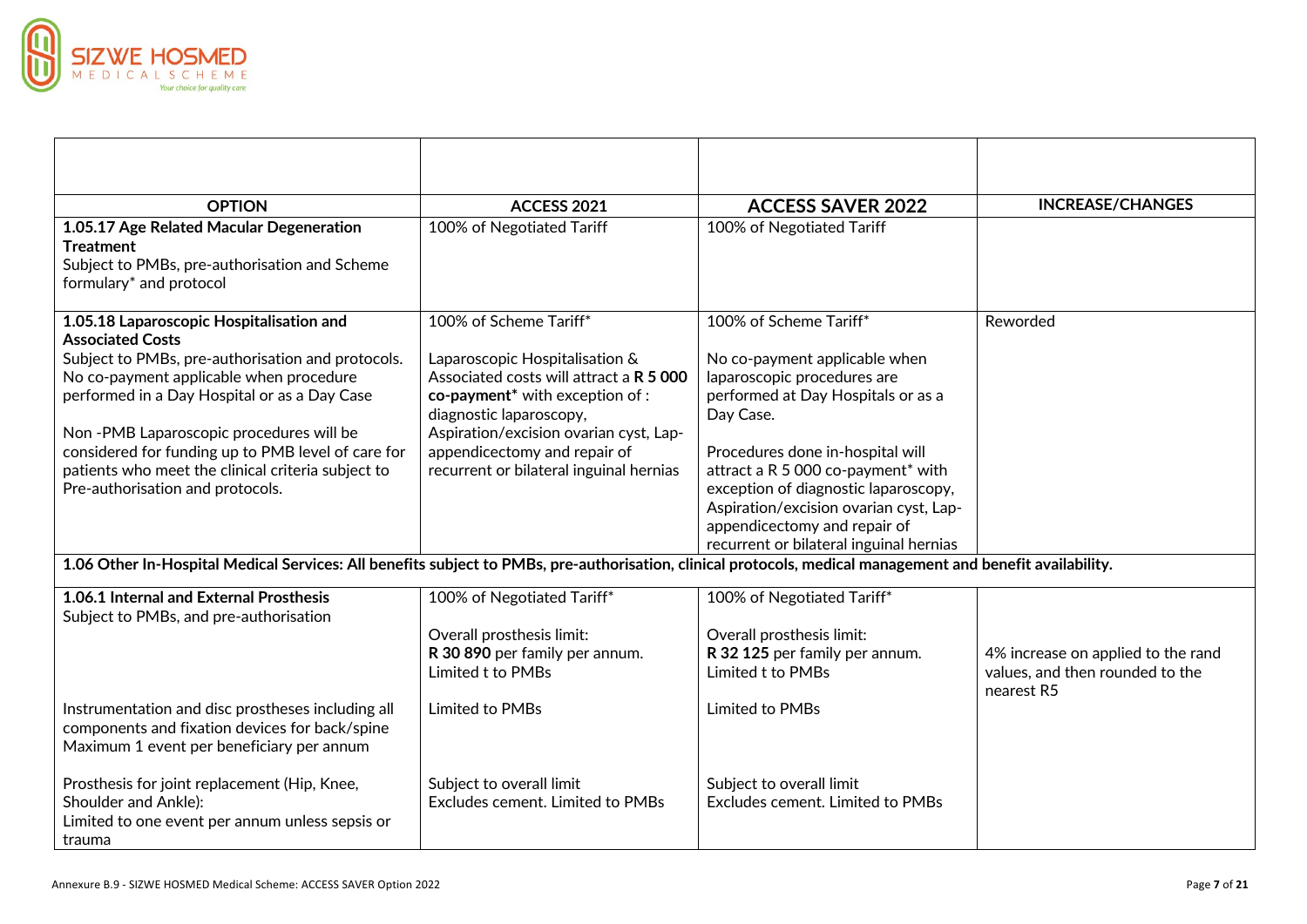

| Aphakic Lenses (Subject to protocol and PMBs)                                                                                                                                                             | <b>R 5 155 per lens</b>                                                                                                                                                                                                     | <b>R 5 360 per lens</b>                                                                                                                                                                                                     | 4% increase on applied to the rand<br>values, and then rounded to the               |
|-----------------------------------------------------------------------------------------------------------------------------------------------------------------------------------------------------------|-----------------------------------------------------------------------------------------------------------------------------------------------------------------------------------------------------------------------------|-----------------------------------------------------------------------------------------------------------------------------------------------------------------------------------------------------------------------------|-------------------------------------------------------------------------------------|
| Cardiac stents<br>Subject to overall prosthesis limit and PMB<br>protocols                                                                                                                                | Limited to PMBs.<br>1 per lesion- maximum of 3 lesions.<br>Public sector protocols for STEMI<br>apply.<br>No benefit for unstable angina or<br>NSTEMI unless there is evidence of<br>failed conservative medical treatment. | Limited to PMBs.<br>1 per lesion- maximum of 3 lesions.<br>Public sector protocols for STEMI<br>apply.<br>No benefit for unstable angina or<br>NSTEMI unless there is evidence of<br>failed conservative medical treatment. | nearest R5                                                                          |
| Internal sphincters and stimulators<br>Neurostimulators/Internal nerve stimulator for                                                                                                                     | Subject to overall prosthesis benefit<br><b>Limited to PMBs</b>                                                                                                                                                             | Subject to overall prosthesis benefit<br>Limited to PMBs                                                                                                                                                                    |                                                                                     |
| Parkinson's Disease<br>Cochlear implants                                                                                                                                                                  | No benefit<br>No benefit                                                                                                                                                                                                    | No benefit<br>No benefit                                                                                                                                                                                                    |                                                                                     |
| Insulin pumps and monthly materials                                                                                                                                                                       | No benefit                                                                                                                                                                                                                  | No benefit                                                                                                                                                                                                                  |                                                                                     |
| Unlisted prosthesis<br>Artificial Limbs and external prostheses including<br>artificial eyes                                                                                                              | Maximum R 11 660 subject to overall<br>prosthesis limit                                                                                                                                                                     | Maximum R 12 125 subject to overall<br>prosthesis limit                                                                                                                                                                     | 4% increase on applied to the rand<br>values, and then rounded to the<br>nearest R5 |
| <b>1.06.2 Blood Transfusions</b>                                                                                                                                                                          | 100% of Scheme Tariff*<br>Limited to PMBs                                                                                                                                                                                   | 100% of Scheme Tariff*<br>Limited to PMBs                                                                                                                                                                                   |                                                                                     |
| 1.06.3 Physiotherapy & Biokinetics<br>Subject to PMBs, treating doctor referral and pre-<br>authorisation by the auxiliary service provider<br>during the admission period<br>Subject to Scheme protocols | 100% of Scheme Tariff*<br>Limited to PMBs                                                                                                                                                                                   | 100% of Scheme Tariff*<br>Limited to PMBs                                                                                                                                                                                   |                                                                                     |
| <b>OPTION</b>                                                                                                                                                                                             | ACCESS 2021                                                                                                                                                                                                                 | <b>ACCESS SAVER - 25 2022</b>                                                                                                                                                                                               | <b>INCREASE/CHANGES</b>                                                             |
| 1.06.4 Dietician & Occupational Therapy                                                                                                                                                                   | 100% of Scheme Tariff*                                                                                                                                                                                                      | 100% of Scheme Tariff*                                                                                                                                                                                                      |                                                                                     |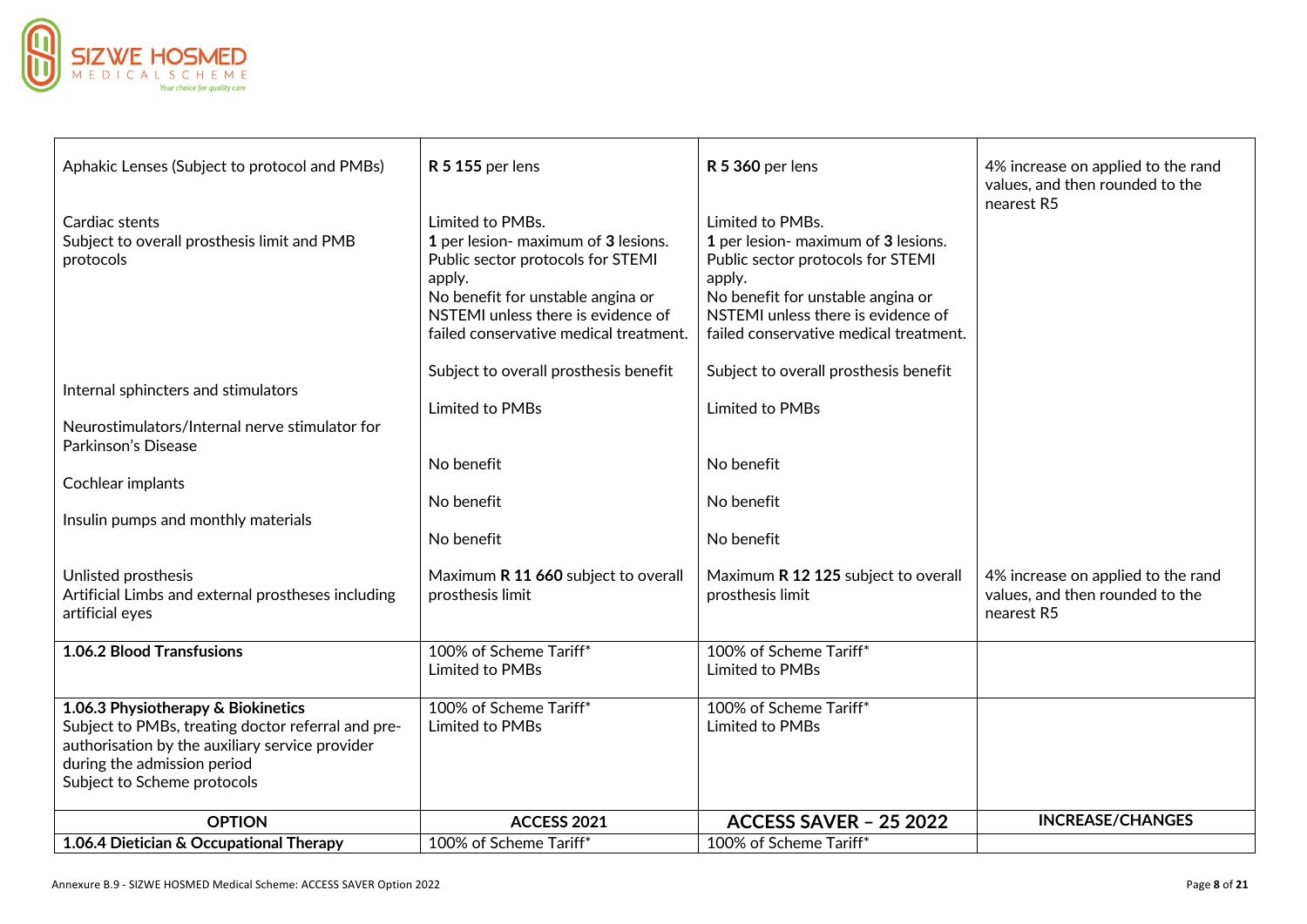

| Subject to PMBs, treating doctor referral and pre-<br>authorisation by the auxiliary service provider<br>during the admission period<br>Subject to Scheme protocols | Limited to PMBs                 | Limited to PMBs                 |  |
|---------------------------------------------------------------------------------------------------------------------------------------------------------------------|---------------------------------|---------------------------------|--|
|                                                                                                                                                                     |                                 |                                 |  |
| 1.07 Deductible* Applied for In-Hospital                                                                                                                            | Skin disorders                  | Skin disorders                  |  |
| <b>Procedures</b>                                                                                                                                                   | Arthroscopy                     | Arthroscopy                     |  |
|                                                                                                                                                                     | Bunionectomy                    | Bunionectomy                    |  |
|                                                                                                                                                                     | Removal of varicose veins       | Removal of varicose veins       |  |
|                                                                                                                                                                     | Refractive eye surgery, Aphakic | Refractive eye surgery, Aphakic |  |
|                                                                                                                                                                     | lenses                          | lenses                          |  |
|                                                                                                                                                                     | Infertility treatment           | Infertility treatment           |  |
|                                                                                                                                                                     | Non-cancerous breast conditions | Non-cancerous breast conditions |  |

|                                     | <b>ACCESS 2020</b>                | <b>ACCESS SAVER 2022</b>       | <b>INCREASE/CHANGES</b> |
|-------------------------------------|-----------------------------------|--------------------------------|-------------------------|
| 1.08 CO-PAYMENT WILL APPLY TO THE   |                                   |                                |                         |
| <b>BELOW PROCEDURES IN HOSPITAL</b> | R 1 5 8 3                         | R1583                          |                         |
|                                     | Deductible* - Except for PMB's    | Deductible* - Except for PMB's |                         |
|                                     | Tonsillectomy and<br>$1_{\cdot}$  | Colonoscopy                    |                         |
|                                     | adenoidectomy                     | Facet joint injections         |                         |
|                                     | Colonoscopy<br>2.                 | Myringotomy                    |                         |
|                                     | Facet joint injections<br>3.      |                                |                         |
|                                     | Myringotomy<br>4.                 |                                |                         |
|                                     | R 3 165                           | R 3 165                        |                         |
|                                     | Deductible* - Except for PMB's    | Deductible* - Except for PMB's |                         |
|                                     | Gastroscopy                       | Gastroscopy                    |                         |
|                                     | Cystoscopy<br>2.                  | Cystoscopy                     |                         |
|                                     | Hysteroscopy<br>3.                | Hysteroscopy                   |                         |
|                                     | Flexible sigmoidoscopy<br>4.      | Flexible                       |                         |
|                                     | Percutaneous radiofrequency<br>5. | sigmoidoscopy                  |                         |
|                                     | ablations                         | Percutaneous                   |                         |
|                                     | Percutaneous rhizotomies<br>6.    | radiofrequency                 |                         |
|                                     |                                   | ablations                      |                         |
|                                     |                                   | Percutaneous                   |                         |
|                                     |                                   | rhizotomies                    |                         |
|                                     | R 5 275                           | R 5 275                        |                         |
|                                     | Deductible* - Except for PMB's    | Deductible* - Except for PMB's |                         |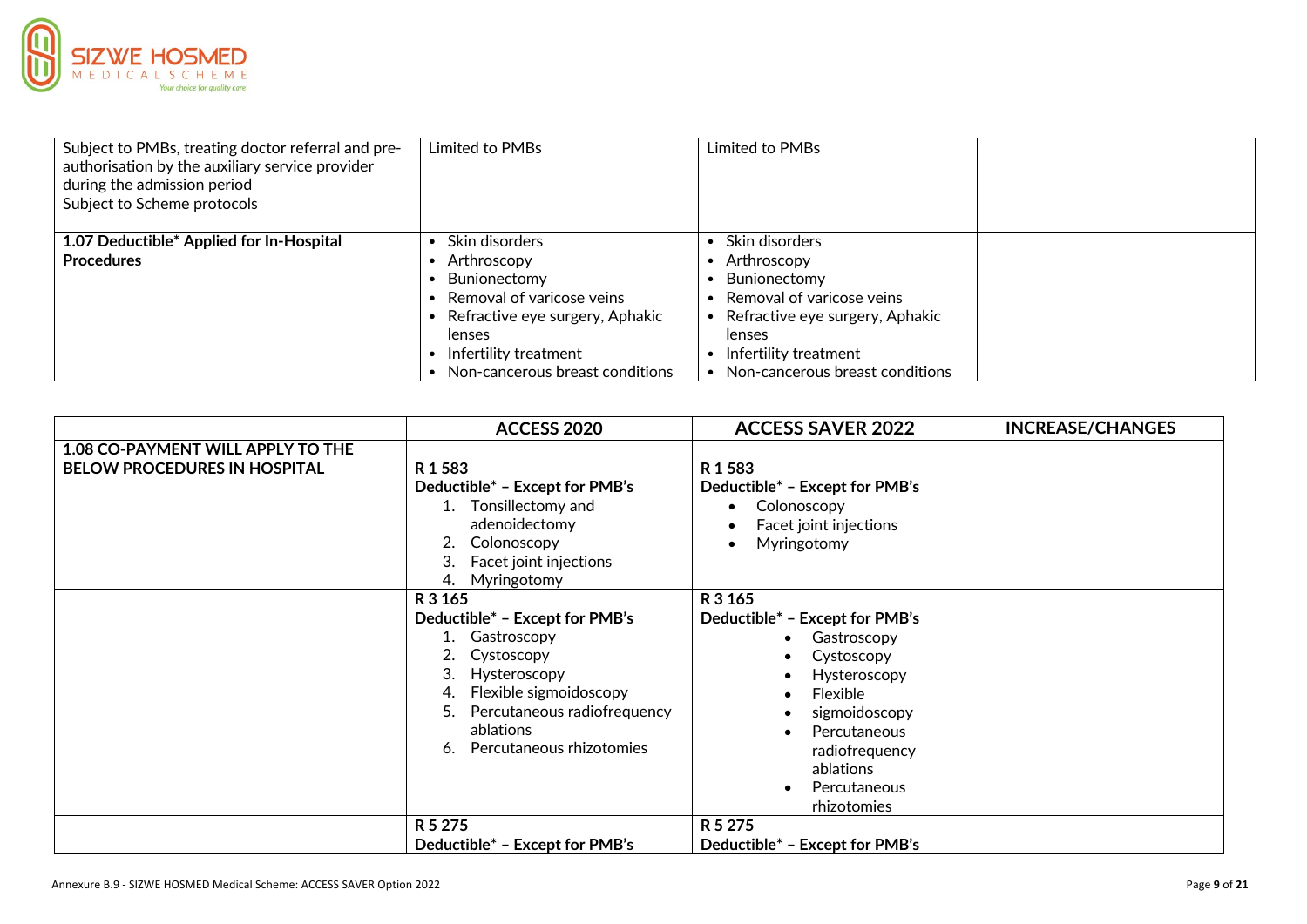

| Elective caesarean delivery<br>Joint replacements<br>2.<br>Back surgery, including spinal<br>3.<br>fusion<br>Umbilical hernia repair<br>4.<br>Hysterectomy<br>5.<br>Functional nasal surgery<br>6. | Elective caesarean<br>delivery<br>Joint replacements<br>Back surgery,<br>including spinal<br>fusion<br>Umbilical hernia<br>repair<br>Hysterectomy<br>Functional nasal<br>surgery |
|----------------------------------------------------------------------------------------------------------------------------------------------------------------------------------------------------|----------------------------------------------------------------------------------------------------------------------------------------------------------------------------------|
|----------------------------------------------------------------------------------------------------------------------------------------------------------------------------------------------------|----------------------------------------------------------------------------------------------------------------------------------------------------------------------------------|

# **OUT OF HOSPITAL**

#### **2. GENERAL PRACTITIONERS AND SPECIALIST**

| <b>OPTION</b>                                                                              | <b>ACCESS 2020</b>                                                                                  | <b>ACCESS SAVER 2022</b>                                                                                                                               | <b>INCREASES / CHANGES</b> |
|--------------------------------------------------------------------------------------------|-----------------------------------------------------------------------------------------------------|--------------------------------------------------------------------------------------------------------------------------------------------------------|----------------------------|
| 2.1 Consultations (Out-of-Hospital -<br><b>Including General Practitioners, Specialist</b> | 100% Scheme Tariff*                                                                                 | 100% Scheme Tariff*                                                                                                                                    |                            |
| and Outpatient Facilities)                                                                 | <b>General Practitioner Consultations:</b>                                                          | <b>General Practitioner Consultations:</b>                                                                                                             |                            |
|                                                                                            | Paid from MSA*                                                                                      | Paid from MSA*                                                                                                                                         |                            |
|                                                                                            | <b>Consultations once MSA* depleted:</b><br>4 Additional GP Visits per Family once<br>MSA* depleted | <b>Consultations once MSA* depleted:</b><br>4 Additional GP Visits per Family<br>limited to 1 per beneficiary once<br>MSA* depleted. If the specialist |                            |
|                                                                                            | <b>Specialist Consultations:</b>                                                                    | consultation once MSA is depleted                                                                                                                      |                            |
|                                                                                            | Paid from MSA*                                                                                      | benefit is utilised, the additional GP                                                                                                                 |                            |
|                                                                                            | <b>Consultations once MSA* depleted: 1</b>                                                          | visits are limited to 3 per family and                                                                                                                 |                            |
|                                                                                            | Additional specialist Visit per Family once                                                         | 1 per beneficiary.                                                                                                                                     |                            |
|                                                                                            | MSA* with any one of the following                                                                  |                                                                                                                                                        |                            |
|                                                                                            | specialists:                                                                                        | <b>Specialist Consultations:</b>                                                                                                                       |                            |
|                                                                                            | Paediatricians                                                                                      | Paid from MSA*                                                                                                                                         |                            |
|                                                                                            | Gynaecologists                                                                                      | <b>Consultations once MSA* depleted:</b>                                                                                                               |                            |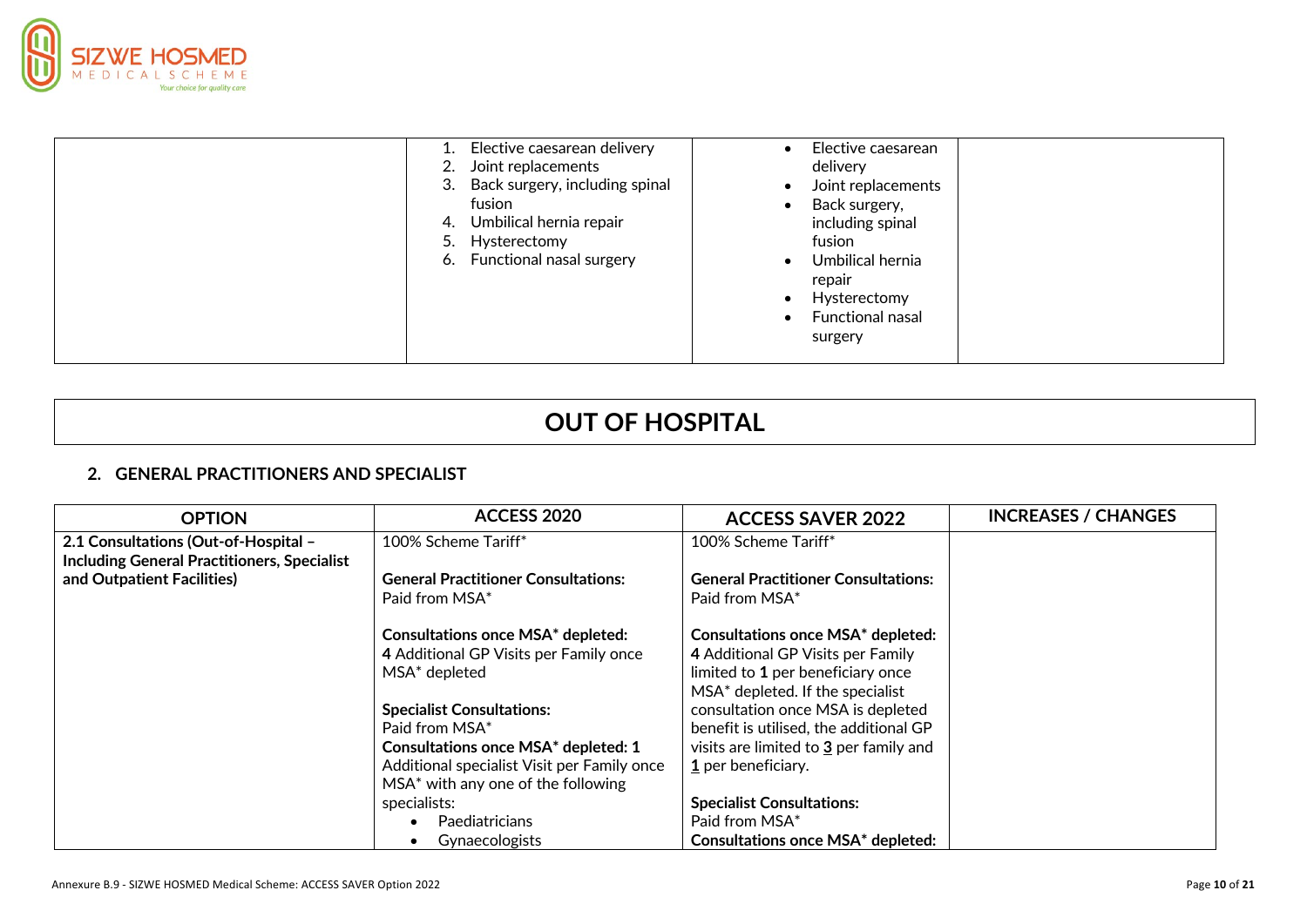

|                                                                                                                                              |                                                                                                                                                                                                                                                                                                                                                                                                                                                                                                                                                         | 1 Additional specialist Visit per                                                                                                                                                                                                                                                                                                                                                                                                                                                     |                                                                                                                                                                                                                             |
|----------------------------------------------------------------------------------------------------------------------------------------------|---------------------------------------------------------------------------------------------------------------------------------------------------------------------------------------------------------------------------------------------------------------------------------------------------------------------------------------------------------------------------------------------------------------------------------------------------------------------------------------------------------------------------------------------------------|---------------------------------------------------------------------------------------------------------------------------------------------------------------------------------------------------------------------------------------------------------------------------------------------------------------------------------------------------------------------------------------------------------------------------------------------------------------------------------------|-----------------------------------------------------------------------------------------------------------------------------------------------------------------------------------------------------------------------------|
|                                                                                                                                              |                                                                                                                                                                                                                                                                                                                                                                                                                                                                                                                                                         | Family once MSA* is depleted with                                                                                                                                                                                                                                                                                                                                                                                                                                                     |                                                                                                                                                                                                                             |
|                                                                                                                                              |                                                                                                                                                                                                                                                                                                                                                                                                                                                                                                                                                         | any one of the following specialists:                                                                                                                                                                                                                                                                                                                                                                                                                                                 |                                                                                                                                                                                                                             |
|                                                                                                                                              |                                                                                                                                                                                                                                                                                                                                                                                                                                                                                                                                                         | Paediatricians<br>$\bullet$                                                                                                                                                                                                                                                                                                                                                                                                                                                           |                                                                                                                                                                                                                             |
|                                                                                                                                              |                                                                                                                                                                                                                                                                                                                                                                                                                                                                                                                                                         | Gynaecologists                                                                                                                                                                                                                                                                                                                                                                                                                                                                        |                                                                                                                                                                                                                             |
|                                                                                                                                              |                                                                                                                                                                                                                                                                                                                                                                                                                                                                                                                                                         |                                                                                                                                                                                                                                                                                                                                                                                                                                                                                       |                                                                                                                                                                                                                             |
| 2.2 Diagnostic Investigations                                                                                                                | 100% of Scheme Tariff*                                                                                                                                                                                                                                                                                                                                                                                                                                                                                                                                  | 100% of Scheme Tariff*                                                                                                                                                                                                                                                                                                                                                                                                                                                                |                                                                                                                                                                                                                             |
| Radiology and Pathology benefits. Subject                                                                                                    | Paid from MSA*                                                                                                                                                                                                                                                                                                                                                                                                                                                                                                                                          | Paid from MSA*                                                                                                                                                                                                                                                                                                                                                                                                                                                                        |                                                                                                                                                                                                                             |
|                                                                                                                                              |                                                                                                                                                                                                                                                                                                                                                                                                                                                                                                                                                         |                                                                                                                                                                                                                                                                                                                                                                                                                                                                                       |                                                                                                                                                                                                                             |
|                                                                                                                                              |                                                                                                                                                                                                                                                                                                                                                                                                                                                                                                                                                         |                                                                                                                                                                                                                                                                                                                                                                                                                                                                                       |                                                                                                                                                                                                                             |
|                                                                                                                                              |                                                                                                                                                                                                                                                                                                                                                                                                                                                                                                                                                         |                                                                                                                                                                                                                                                                                                                                                                                                                                                                                       |                                                                                                                                                                                                                             |
|                                                                                                                                              |                                                                                                                                                                                                                                                                                                                                                                                                                                                                                                                                                         |                                                                                                                                                                                                                                                                                                                                                                                                                                                                                       |                                                                                                                                                                                                                             |
|                                                                                                                                              |                                                                                                                                                                                                                                                                                                                                                                                                                                                                                                                                                         |                                                                                                                                                                                                                                                                                                                                                                                                                                                                                       |                                                                                                                                                                                                                             |
|                                                                                                                                              |                                                                                                                                                                                                                                                                                                                                                                                                                                                                                                                                                         |                                                                                                                                                                                                                                                                                                                                                                                                                                                                                       |                                                                                                                                                                                                                             |
|                                                                                                                                              |                                                                                                                                                                                                                                                                                                                                                                                                                                                                                                                                                         |                                                                                                                                                                                                                                                                                                                                                                                                                                                                                       |                                                                                                                                                                                                                             |
|                                                                                                                                              |                                                                                                                                                                                                                                                                                                                                                                                                                                                                                                                                                         |                                                                                                                                                                                                                                                                                                                                                                                                                                                                                       |                                                                                                                                                                                                                             |
|                                                                                                                                              |                                                                                                                                                                                                                                                                                                                                                                                                                                                                                                                                                         |                                                                                                                                                                                                                                                                                                                                                                                                                                                                                       |                                                                                                                                                                                                                             |
|                                                                                                                                              |                                                                                                                                                                                                                                                                                                                                                                                                                                                                                                                                                         |                                                                                                                                                                                                                                                                                                                                                                                                                                                                                       |                                                                                                                                                                                                                             |
|                                                                                                                                              |                                                                                                                                                                                                                                                                                                                                                                                                                                                                                                                                                         |                                                                                                                                                                                                                                                                                                                                                                                                                                                                                       |                                                                                                                                                                                                                             |
|                                                                                                                                              | Pathology:                                                                                                                                                                                                                                                                                                                                                                                                                                                                                                                                              |                                                                                                                                                                                                                                                                                                                                                                                                                                                                                       |                                                                                                                                                                                                                             |
|                                                                                                                                              |                                                                                                                                                                                                                                                                                                                                                                                                                                                                                                                                                         | Pathology:                                                                                                                                                                                                                                                                                                                                                                                                                                                                            | 4% increase on applied to the rand                                                                                                                                                                                          |
|                                                                                                                                              |                                                                                                                                                                                                                                                                                                                                                                                                                                                                                                                                                         |                                                                                                                                                                                                                                                                                                                                                                                                                                                                                       |                                                                                                                                                                                                                             |
|                                                                                                                                              |                                                                                                                                                                                                                                                                                                                                                                                                                                                                                                                                                         |                                                                                                                                                                                                                                                                                                                                                                                                                                                                                       |                                                                                                                                                                                                                             |
|                                                                                                                                              |                                                                                                                                                                                                                                                                                                                                                                                                                                                                                                                                                         |                                                                                                                                                                                                                                                                                                                                                                                                                                                                                       |                                                                                                                                                                                                                             |
|                                                                                                                                              |                                                                                                                                                                                                                                                                                                                                                                                                                                                                                                                                                         |                                                                                                                                                                                                                                                                                                                                                                                                                                                                                       |                                                                                                                                                                                                                             |
|                                                                                                                                              |                                                                                                                                                                                                                                                                                                                                                                                                                                                                                                                                                         |                                                                                                                                                                                                                                                                                                                                                                                                                                                                                       |                                                                                                                                                                                                                             |
|                                                                                                                                              |                                                                                                                                                                                                                                                                                                                                                                                                                                                                                                                                                         |                                                                                                                                                                                                                                                                                                                                                                                                                                                                                       |                                                                                                                                                                                                                             |
|                                                                                                                                              |                                                                                                                                                                                                                                                                                                                                                                                                                                                                                                                                                         |                                                                                                                                                                                                                                                                                                                                                                                                                                                                                       |                                                                                                                                                                                                                             |
|                                                                                                                                              |                                                                                                                                                                                                                                                                                                                                                                                                                                                                                                                                                         |                                                                                                                                                                                                                                                                                                                                                                                                                                                                                       |                                                                                                                                                                                                                             |
|                                                                                                                                              |                                                                                                                                                                                                                                                                                                                                                                                                                                                                                                                                                         |                                                                                                                                                                                                                                                                                                                                                                                                                                                                                       |                                                                                                                                                                                                                             |
|                                                                                                                                              |                                                                                                                                                                                                                                                                                                                                                                                                                                                                                                                                                         |                                                                                                                                                                                                                                                                                                                                                                                                                                                                                       |                                                                                                                                                                                                                             |
|                                                                                                                                              |                                                                                                                                                                                                                                                                                                                                                                                                                                                                                                                                                         |                                                                                                                                                                                                                                                                                                                                                                                                                                                                                       |                                                                                                                                                                                                                             |
|                                                                                                                                              |                                                                                                                                                                                                                                                                                                                                                                                                                                                                                                                                                         |                                                                                                                                                                                                                                                                                                                                                                                                                                                                                       |                                                                                                                                                                                                                             |
|                                                                                                                                              |                                                                                                                                                                                                                                                                                                                                                                                                                                                                                                                                                         |                                                                                                                                                                                                                                                                                                                                                                                                                                                                                       |                                                                                                                                                                                                                             |
|                                                                                                                                              |                                                                                                                                                                                                                                                                                                                                                                                                                                                                                                                                                         | per annum.                                                                                                                                                                                                                                                                                                                                                                                                                                                                            |                                                                                                                                                                                                                             |
|                                                                                                                                              | annum.                                                                                                                                                                                                                                                                                                                                                                                                                                                                                                                                                  |                                                                                                                                                                                                                                                                                                                                                                                                                                                                                       |                                                                                                                                                                                                                             |
|                                                                                                                                              |                                                                                                                                                                                                                                                                                                                                                                                                                                                                                                                                                         | 10% co-payment is applicable for all                                                                                                                                                                                                                                                                                                                                                                                                                                                  |                                                                                                                                                                                                                             |
|                                                                                                                                              |                                                                                                                                                                                                                                                                                                                                                                                                                                                                                                                                                         | non-PMBs - MRI/CT scans                                                                                                                                                                                                                                                                                                                                                                                                                                                               |                                                                                                                                                                                                                             |
|                                                                                                                                              |                                                                                                                                                                                                                                                                                                                                                                                                                                                                                                                                                         |                                                                                                                                                                                                                                                                                                                                                                                                                                                                                       |                                                                                                                                                                                                                             |
|                                                                                                                                              |                                                                                                                                                                                                                                                                                                                                                                                                                                                                                                                                                         |                                                                                                                                                                                                                                                                                                                                                                                                                                                                                       |                                                                                                                                                                                                                             |
| to PMBs and clinical protocols.<br><b>Advanced/Specialised Radiology:</b><br>(Combined In and Out of hospital benefit as<br>per 1.04 above). | <b>Combined Pathology and Basic Radiology:</b><br>Combined benefits limited to R3 580 per<br>beneficiary per annum, subject to the<br>below sub-limits for Pathology and<br>Radiology. Only PMB benefits payable<br>once combined limit exhausted.<br>Limited to R 2 780 per beneficiary per<br>annum<br><b>Basic Radiology:</b><br>Limited to R 2 170 per beneficiary per<br>annum<br><b>Specialised Radiology:</b><br>MRI/PET/CT scans:<br>Limited to 2 scans per beneficiary per<br>10% co-payment is applicable for all non-<br>PMBs - MRI/CT scans | <b>Combined Pathology and Basic</b><br>Radiology:<br>Combined benefits limited to<br>R3 725 per beneficiary per annum,<br>subject to the below sub-limits for<br>Pathology and Radiology. Only PMB<br>benefits payable once combined<br>limit exhausted.<br>Limited to R 2 890 per beneficiary<br>per annum<br><b>Basic Radiology:</b><br>Limited to R 2 255 per beneficiary<br>per annum<br><b>Specialised Radiology:</b><br>MRI/PET/CT scans:<br>Limited to 2 scans per beneficiary | 4% increase on applied to the rand<br>values, and then rounded to the<br>nearest R5<br>values, and then rounded to the<br>nearest R5<br>4% increase on applied to the rand<br>values, and then rounded to the<br>nearest R5 |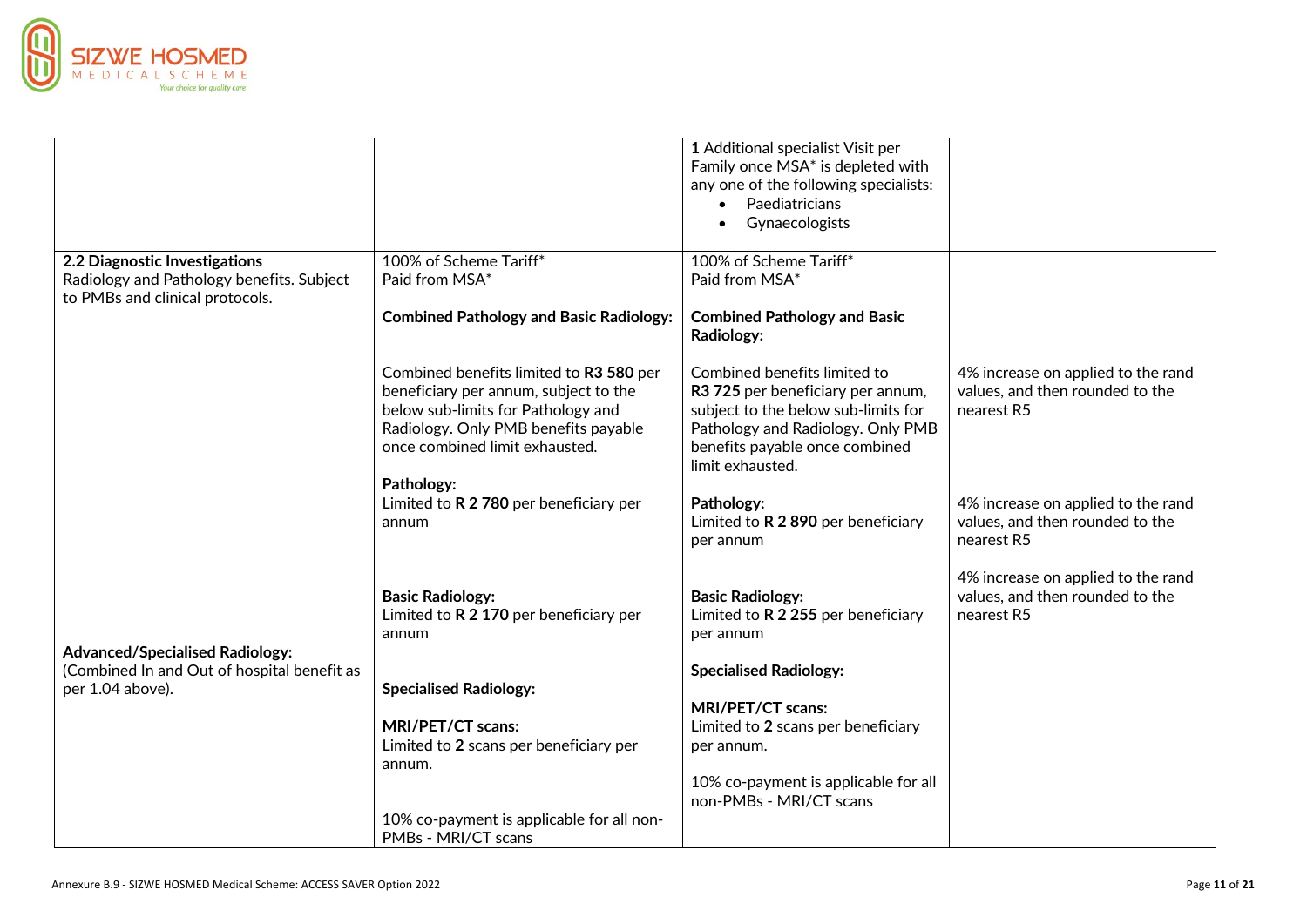

#### **3. MEDICINE ITEMS AND MATERIALS**

| <b>OPTION</b>                                                                                                                            | ACCESS 2021                                                                                                              | <b>ACCESS SAVER 2022</b>                                                                                             | <b>INCREASES / CHANGES</b>                                                       |
|------------------------------------------------------------------------------------------------------------------------------------------|--------------------------------------------------------------------------------------------------------------------------|----------------------------------------------------------------------------------------------------------------------|----------------------------------------------------------------------------------|
| 3.1 Acute Medicines                                                                                                                      | 100% of Reference Price*<br>Paid from MSA*                                                                               | 100% of Reference Price*<br>Paid from MSA*                                                                           |                                                                                  |
|                                                                                                                                          | <b>Acute Medication Obtained from</b><br>Pharmacy:<br>Subject to funds available in MSA                                  | <b>Acute Medication Obtained from</b><br>Pharmacy:<br>Subject to funds available in MSA                              |                                                                                  |
| 3.1.1 Mirena Device                                                                                                                      |                                                                                                                          | Subject to a sub-limit of R2 000 per<br>beneficiary every 5 years for<br>abnormal uterine bleeding paid from<br>MSA. | R2 000 Sub limit introduced for<br>Mirena device subject to overall limit<br>3.1 |
|                                                                                                                                          | Subject to Medicine formulary* and<br>Protocols, Including Materials.                                                    | Subject to Medicine formulary* and<br>Protocols, Including Materials.                                                |                                                                                  |
|                                                                                                                                          | Homeopathic Medication excluded                                                                                          | Homeopathic Medication excluded                                                                                      |                                                                                  |
| 3.2 PMB Chronic Disease List Medicines<br>PMB's subject to registration and pre-<br>authorisation with the Schemes preferred             | 100% of Reference Price*<br>Unlimited                                                                                    | 100% of Reference Price*<br>Unlimited                                                                                |                                                                                  |
| provider.                                                                                                                                | Paid from Risk Pool                                                                                                      | Paid from Risk Pool                                                                                                  |                                                                                  |
| Chronic Medication to be Obtained from<br>Preferred Provider Network.                                                                    | Subject to pre-authorisation, treatment<br>protocols, Medicine formulary* and<br>Registration of the Chronic Medicine by | Subject to pre-authorisation,<br>treatment protocols, Medicine<br>formulary* and Registration of the                 |                                                                                  |
| Subject to renewal of prescription every<br>six months.                                                                                  | GP.                                                                                                                      | Chronic Medicine by GP.                                                                                              |                                                                                  |
| 3.3 Other Chronic (Non CDL) Medicines<br>PMB's subject to registration and pre-<br>authorisation with the Schemes preferred<br>provider. | No Benefit                                                                                                               | No Benefit                                                                                                           |                                                                                  |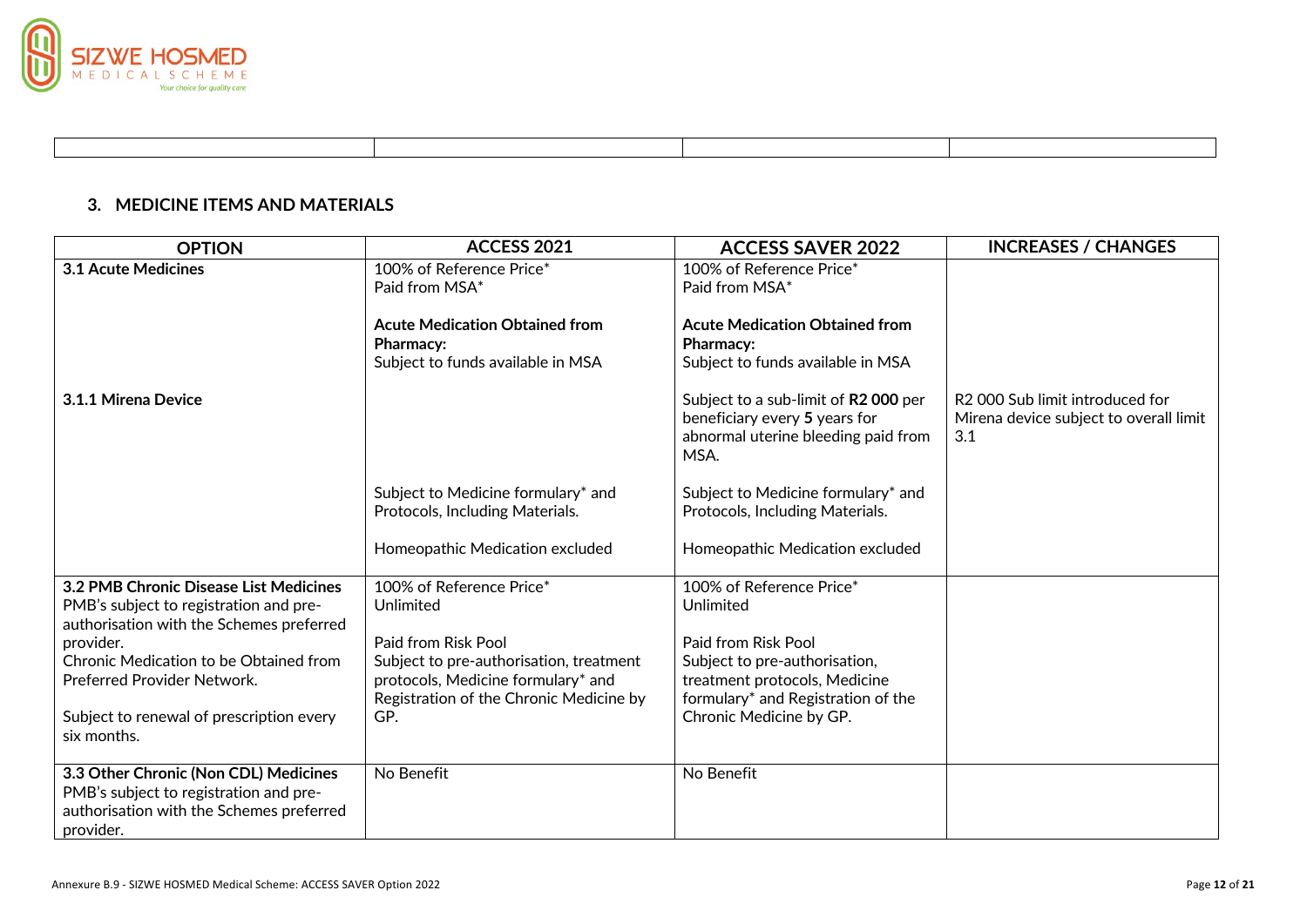

| Chronic Medication to be Obtained from<br>Preferred Provider Network.<br>Subject to renewal of prescription every<br>six months.                                                           |                                                                                       |                                                                                          |  |
|--------------------------------------------------------------------------------------------------------------------------------------------------------------------------------------------|---------------------------------------------------------------------------------------|------------------------------------------------------------------------------------------|--|
| 3.4 Pharmacy Advised Treatment (PAT)<br>Over the Counter Medication<br>Consultation with Pharmacist, restricted to<br>Schedule 0, 1 and 2 medicines.<br>PAT subject to acute benefit limit | 100% of Reference Price<br>Paid from MSA*                                             | 100% of Reference Price*<br>Paid from MSA*                                               |  |
| 3.5 Contraceptive benefit                                                                                                                                                                  | 100% of Reference Price*<br>Paid from MSA*<br>Subject to the contraceptive formulary* | 100% of Reference Price*<br>Paid from MSA*<br>Subject to the contraceptive<br>formulary* |  |

### **4. OPTICAL BENEFIT**

Contact the Schemes Preferred Provider Network for availability and Locality of Network Optometrists

| <b>OPTION</b>                                                                      | ACCESS 2021                                                                    | <b>ACCESS SAVER 2022</b>                                                       | <b>INCREASES / CHANGES</b>                     |
|------------------------------------------------------------------------------------|--------------------------------------------------------------------------------|--------------------------------------------------------------------------------|------------------------------------------------|
| 4.1 Spectacle Lenses: In Network ONLY<br>Benefit applicable to members who utilize | 100% of DSP Tariff*                                                            | 100% of DSP Tariff*                                                            |                                                |
| the Scheme's DSP Optometrists only                                                 | R 210 per lens - clear single vision                                           | R 210 per lens - clear single vision                                           | Reworded                                       |
| Limited to one pair of spectacles per<br>beneficiary every 24 months               | or<br>R 445 per lens - clear bifocal<br>or<br>R 445 per lens - base multifocal | or<br>R 445 per lens - clear bifocal<br>or<br>R 445 per lens - base multifocal |                                                |
|                                                                                    | Fixed tints up to 35%                                                          |                                                                                | Fixed tints removed falls under benefit<br>4.3 |
|                                                                                    | No benefit for contact lenses if<br>spectacles purchased                       | No benefit for contact lenses if<br>spectacles purchased                       |                                                |
| 4.2 Contact Lenses: In Network ONLY                                                | 100% of DSP Tariff*                                                            | 100% of DSP Tariff*                                                            |                                                |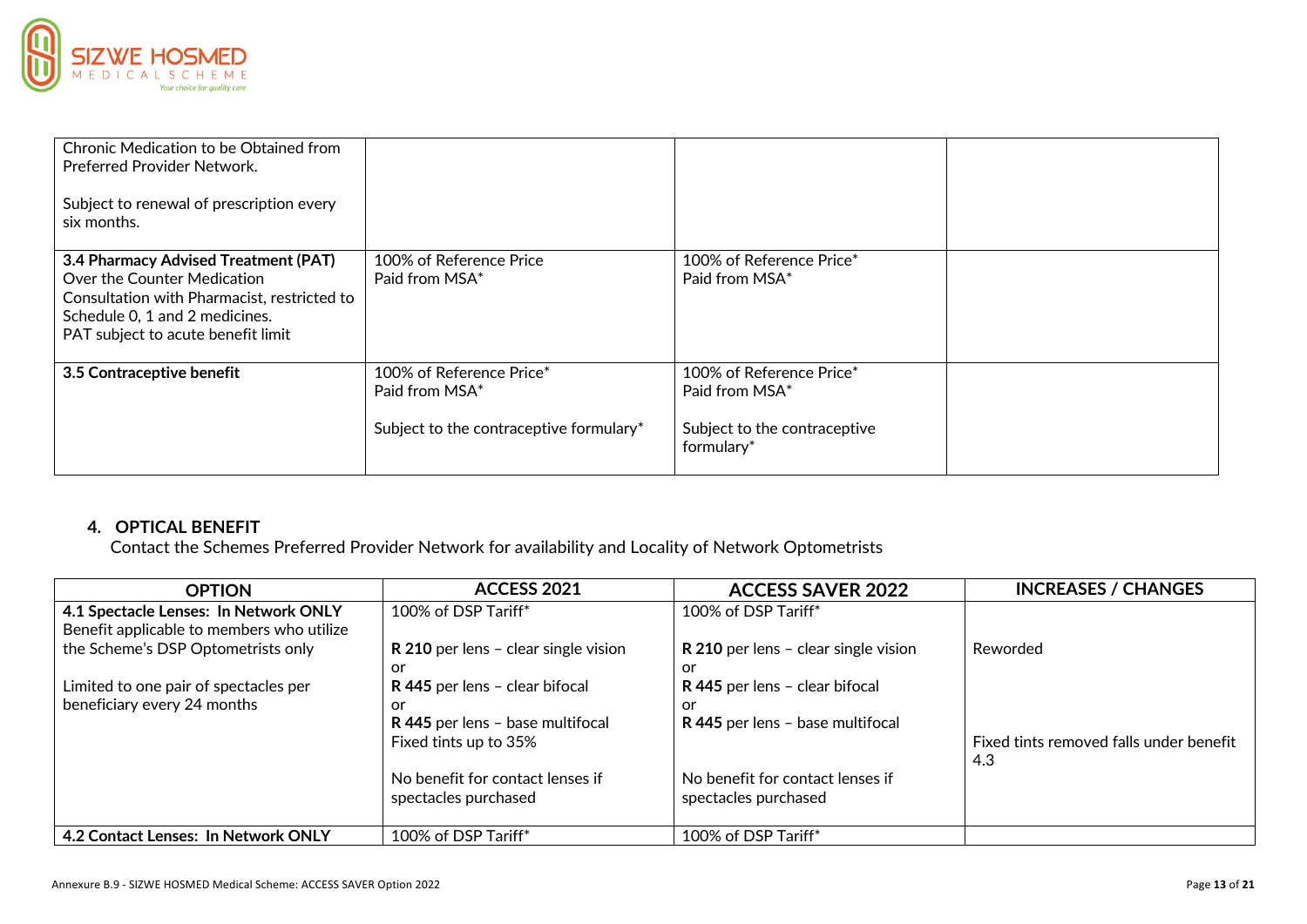

| Benefit applicable to members who utilize<br>the Scheme's DSP network optometrist only | Paid from Risk Pool<br>R 995 per beneficiary every 24 months.     | Paid from Risk Pool<br>R 995 per beneficiary every 24 months.     | Reworded |
|----------------------------------------------------------------------------------------|-------------------------------------------------------------------|-------------------------------------------------------------------|----------|
| One claim per beneficiary every 24 months                                              | No benefit for spectacles if contact                              | No benefit for spectacles if contact                              |          |
| Subject to optical protocol                                                            | lenses purchased.                                                 | lenses purchased.                                                 |          |
| 4.3 Frames/Lens Enhancements: In Network<br><b>ONLY</b>                                | 100% of DSP Tariff*<br>Paid from Risk Pool                        | 100% of DSP Tariff*<br>Paid from Risk Pool                        |          |
| A frame cannot be claimed alone or with                                                |                                                                   |                                                                   |          |
| contact lenses.                                                                        | R 548 per Frame                                                   | R 548 per Frame                                                   | Reworded |
| Benefit applicable to members who utilize<br>the Scheme's DSP network optometrist only |                                                                   |                                                                   |          |
| One claim per beneficiary every 24 months                                              |                                                                   |                                                                   |          |
| 4.4 Eye Tests: In Network                                                              | 100% of DSP Tariff*                                               | 100% of DSP Tariff*                                               |          |
| Benefit applicable to members who utilize<br>the Scheme's DSP network optometrist only | Paid from Risk Pool                                               | Paid from Risk Pool                                               |          |
| One claim per beneficiary every 24 months                                              | One comprehensive consultation per<br>beneficiary every 24 months | One comprehensive consultation per<br>beneficiary every 24 months | Reworded |

## **5. DENTISTRY BENEFIT**

| <b>OPTION</b>                                                               | <b>ACCESS 2021</b>                                                                                                                                        | <b>ACCESS SAVER 2022</b>                                                                                                                                  | <b>INCREASES / CHANGES</b> |
|-----------------------------------------------------------------------------|-----------------------------------------------------------------------------------------------------------------------------------------------------------|-----------------------------------------------------------------------------------------------------------------------------------------------------------|----------------------------|
| 5.1 Conservative Dentistry (Dentist and<br>Dental therapist)                | 100% of Scheme Tariff*                                                                                                                                    | 100% of Scheme Tariff*                                                                                                                                    |                            |
| Conscious sedation: (limited to<br>beneficiaries below the age of 12 years) | Conscious sedation: Extensive dental<br>treatment (more than 4 fillings or<br>extractions) subject to dental treatment<br>protocols and pre-authorisation | Conscious sedation: Extensive dental<br>treatment (more than 4 fillings or<br>extractions) subject to dental treatment<br>protocols and pre-authorisation |                            |
| Consultations, Fillings, Extractions                                        | Yes (Paid from Risk Pool)                                                                                                                                 | Yes (Paid from Risk Pool)                                                                                                                                 |                            |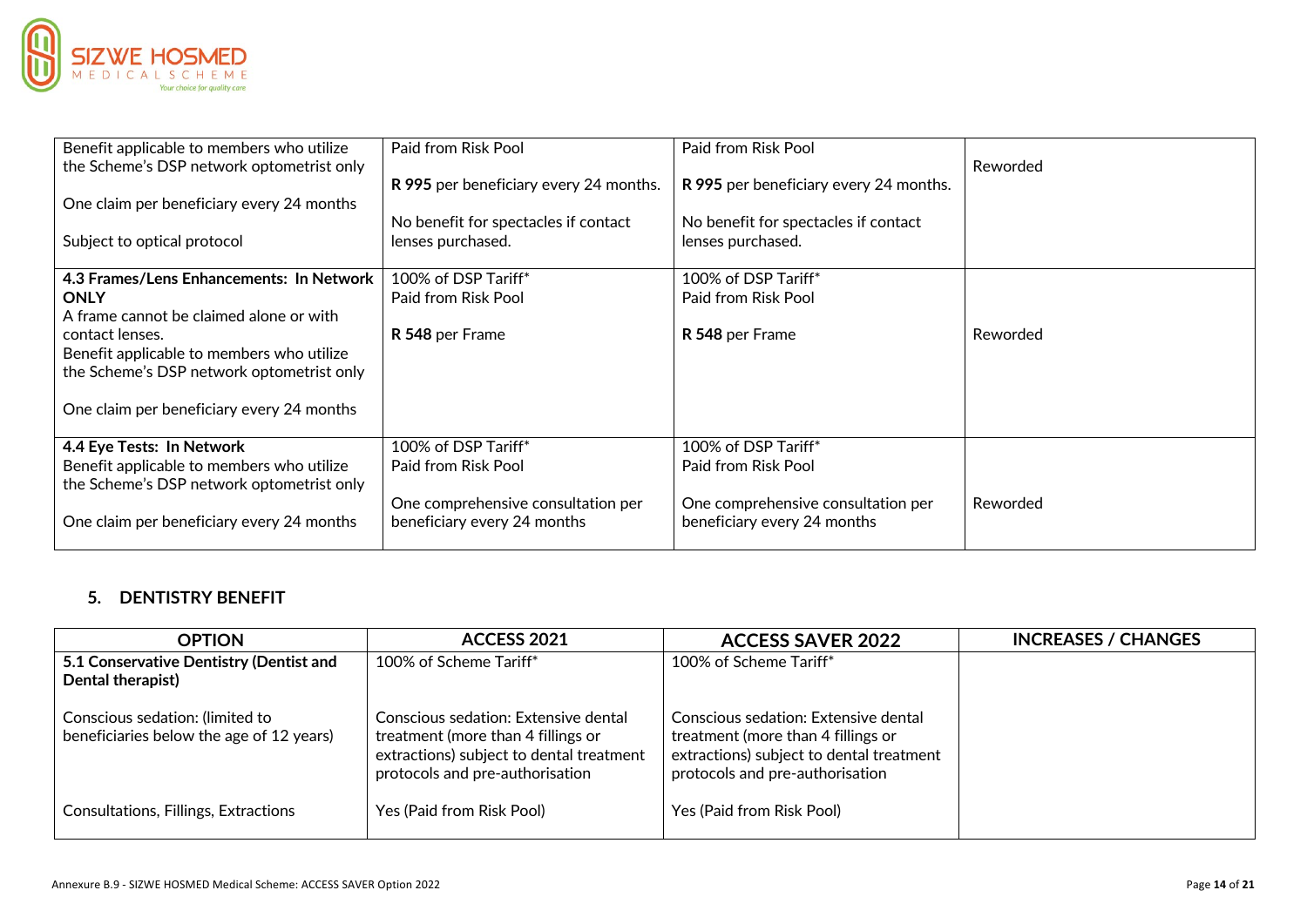

| Root Canal treatment included in             | No Benefit                              | No Benefit                              |                                          |
|----------------------------------------------|-----------------------------------------|-----------------------------------------|------------------------------------------|
| conservative dentistry                       |                                         |                                         |                                          |
|                                              |                                         |                                         |                                          |
| Preventative scale and polish                | Yes                                     | Yes                                     |                                          |
|                                              |                                         |                                         |                                          |
| Infection control                            | Yes                                     | Yes                                     | 300% increase for Infection Control -    |
|                                              |                                         |                                         | Tariff 8109 to assist in additional PPE. |
| Fluoride treatment (limited to beneficiaries | Yes                                     | Yes                                     | This is an increase of R59.40 per visit. |
| below the age of 12 years)                   |                                         |                                         |                                          |
|                                              |                                         |                                         |                                          |
| Dental X-rays                                | X-rays (limited to intra-oral)          | X-rays (limited to intra-oral)          |                                          |
|                                              |                                         |                                         |                                          |
|                                              | Dental protocols apply and pre-         | Dental protocols apply and pre-         |                                          |
|                                              | authorisation required for extensive    | authorisation required for extensive    |                                          |
|                                              | treatment plans                         | treatment plans                         |                                          |
|                                              | <b>Quantity limitations apply</b>       | <b>Quantity limitations apply</b>       |                                          |
|                                              |                                         |                                         |                                          |
|                                              | <b>Contracted Network Provider Only</b> | <b>Contracted Network Provider Only</b> |                                          |
|                                              |                                         |                                         |                                          |
|                                              |                                         |                                         |                                          |
| <b>OPTION</b>                                | ACCESS 2021                             | <b>ACCESS SAVER 2022</b>                | <b>INCREASE/CHANGES</b>                  |
| 5.2 Advanced Dentistry                       | Non-PMBs Paid from MSA*                 | Non-PMBs Paid from MSA*                 |                                          |
| (e.g. Crowns & Bridgework, Dentures,         |                                         |                                         |                                          |
| Orthodontics, removal of impacted wisdom     | All clinically valid specialised dental | All clinically valid specialised dental |                                          |
|                                              | treatment covered from MSA*             | treatment covered from MSA*             |                                          |
| teeth and Non-Surgical Periodontics          | No benefit                              | No benefit                              |                                          |
| <b>Dental Implants</b>                       |                                         |                                         |                                          |
| <b>Partial Metal Frame Dentures</b>          | No benefit                              | No benefit                              |                                          |
|                                              |                                         |                                         |                                          |
|                                              | 1 set of Acrylic (plastic) denture per  | 1 set of Acrylic (plastic) denture per  |                                          |
|                                              |                                         |                                         |                                          |
| <b>Acrylic (Plastic) Dentures</b>            | beneficiary every 4 years. Repairs,     | beneficiary every 4 years. Repairs,     |                                          |
|                                              | realigning and repairing of dentures    | realigning and repairing of dentures    |                                          |
|                                              | every 12 months. Limited to PMBs        | every 12 months. Limited to PMBs        |                                          |
|                                              |                                         |                                         |                                          |
| 5.3 Maxillo-Facial & Oral, including Dental  | 100% of Scheme Tariff*                  | 100% of Scheme Tariff*                  |                                          |
| <b>Surgery</b>                               | Limited to PMBs                         | Limited to PMBs                         |                                          |
| (Consultations, Surgical procedures and      |                                         |                                         |                                          |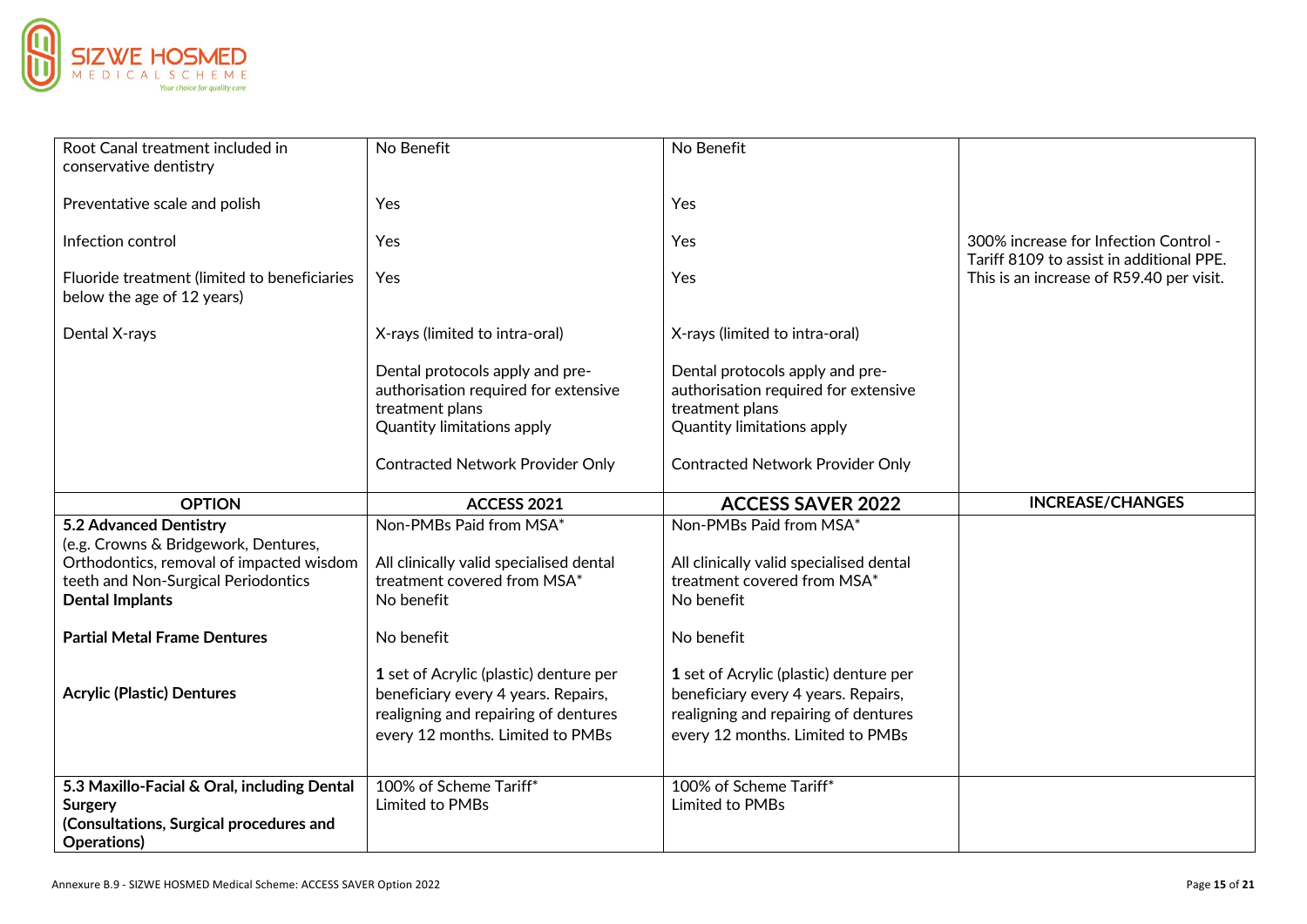

| Subject to PMB's, pre-authorisation and |  |  |
|-----------------------------------------|--|--|
| protocols.                              |  |  |
|                                         |  |  |

### **6. AUXILIARY BENEFIT**

| <b>OPTION</b>                                     | <b>ACCESS 2021</b>                                                                                         | <b>ACCESS SAVER 2022</b>                                                                                   | <b>INCREASES / CHANGES</b>           |
|---------------------------------------------------|------------------------------------------------------------------------------------------------------------|------------------------------------------------------------------------------------------------------------|--------------------------------------|
| <b>6.1 ALTERNATIVE SERVICES</b>                   | 100% of Scheme Tariff*                                                                                     | 100% of Scheme Tariff*                                                                                     |                                      |
| Homeopathy, Naturopathy, Chiropractor             | Non-PMBs paid from MSA*                                                                                    | Non-PMBs paid from MSA*                                                                                    |                                      |
| and Podiatry                                      |                                                                                                            |                                                                                                            |                                      |
| Subject to PMBs and Protocols                     | Medicine dispensed limited to Acute                                                                        | Medicine dispensed limited to Acute                                                                        |                                      |
|                                                   | Medication Limit (3.1).                                                                                    | Medication Limit (3.1).                                                                                    |                                      |
|                                                   | Homeopathic Medication Excluded                                                                            | Homeopathic Medication Excluded                                                                            |                                      |
| <b>OPTION</b>                                     | ACCESS 2021                                                                                                | <b>ACCESS SAVER 2022</b>                                                                                   | <b>INCREASE/CHANGES</b>              |
| <b>6.2 REMEDIAL AND OTHER</b><br><b>THERAPIES</b> | 100% of Scheme Tariff*                                                                                     | 100% of Scheme Tariff*                                                                                     |                                      |
| Audiology, Speech therapy, Dieticians,            |                                                                                                            |                                                                                                            |                                      |
| Hearing Aid Acousticians, Occupational            |                                                                                                            |                                                                                                            |                                      |
| Therapy, Orthotics, Social Workers and            | Non-PMBs paid from MSA*                                                                                    | Non-PMBs paid from MSA*                                                                                    |                                      |
| Speech Therapy                                    | Appropriate referral by GP/Specialist                                                                      | Appropriate referral by GP/Specialist                                                                      |                                      |
|                                                   |                                                                                                            |                                                                                                            |                                      |
|                                                   | Collectively limited to<br>R 2 500 per family per annum                                                    | Collectively limited to<br>R 2 600 per family per annum                                                    | 4% increase on rand value rounded to |
|                                                   |                                                                                                            |                                                                                                            | the nearest R5                       |
| <b>6.3 PHYSIOTHERAPY OUT OF</b>                   | 100% of Scheme Tariff*                                                                                     | 100% of Scheme Tariff*                                                                                     |                                      |
| <b>HOSPITAL Biokinetics &amp; Physiotherapy</b>   | Subject to PMB conditions and clinical                                                                     | Subject to PMB conditions and clinical                                                                     |                                      |
|                                                   | protocols                                                                                                  | protocols                                                                                                  |                                      |
|                                                   | Non-PMBs paid from MSA*                                                                                    | Non-PMBs paid from MSA*                                                                                    |                                      |
|                                                   | <b>Cardiac and Respiratory conditions:</b><br>Subject to provision of treatment plan<br>and therapy goals. | <b>Cardiac and Respiratory conditions:</b><br>Subject to provision of treatment plan<br>and therapy goals. |                                      |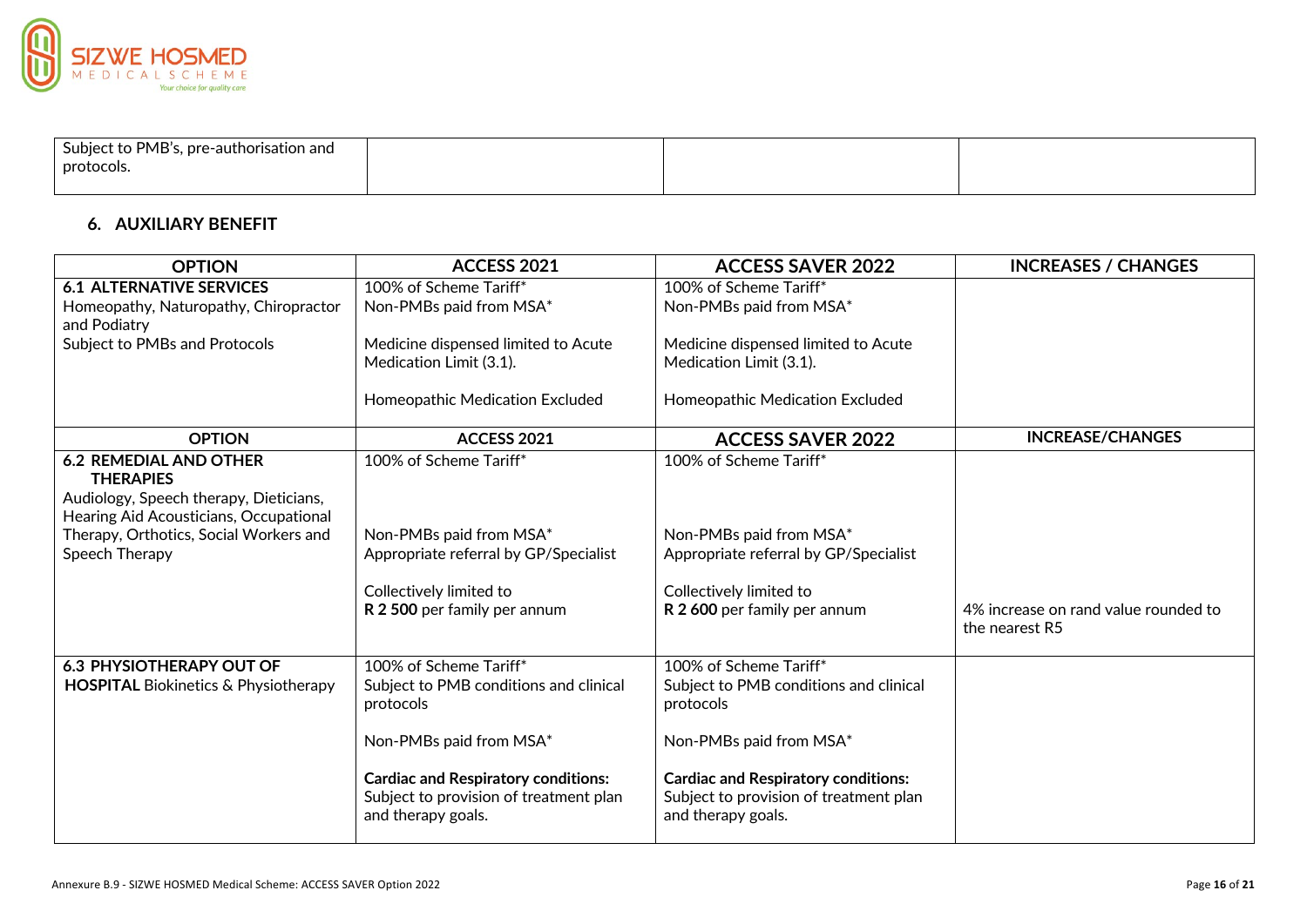

| Maximum of 6 sessions per beneficiary,<br>evidence of response. | $\vert$ Maximum of 6 sessions per beneficiary,<br>thereafter subject to progress report and   thereafter subject to progress report and<br>evidence of response. |  |
|-----------------------------------------------------------------|------------------------------------------------------------------------------------------------------------------------------------------------------------------|--|
|-----------------------------------------------------------------|------------------------------------------------------------------------------------------------------------------------------------------------------------------|--|

#### **7. MEDICAL APPLIANCES**

| <b>OPTION</b>                      | ACCESS 2021                                                                                                | <b>ACCESS SAVER 2022</b>                                                                                   | <b>INCREASES / CHANGES</b>                             |
|------------------------------------|------------------------------------------------------------------------------------------------------------|------------------------------------------------------------------------------------------------------------|--------------------------------------------------------|
| 7. Appliances                      | 100% of Negotiated Tariff*                                                                                 | 100% of Negotiated Tariff*                                                                                 |                                                        |
| E.g. Hearing Aids, Wheelchairs and |                                                                                                            |                                                                                                            |                                                        |
| callipers etc.                     | Limited to $R$ 6 530 per family per annum                                                                  | Limited to $R$ 6 790 per family per annum                                                                  | 4% increase on rand value rounded to                   |
|                                    | Paid from Risk Pool subject to sub limit                                                                   | Paid from Risk Pool subject to sub limit                                                                   | the nearest R5                                         |
| Subject to pre-authorisation       |                                                                                                            |                                                                                                            |                                                        |
|                                    | In & Out of Hospital - PMBs only                                                                           | In & Out of Hospital - PMBs only                                                                           |                                                        |
|                                    | Blood Pressure Monitors Subject to a<br>sub-limit of R550 for beneficiaries<br>registered for Hypertension | Blood Pressure Monitors Subject to a<br>sub-limit of R570 for beneficiaries<br>registered for Hypertension | 4% increase on rand value rounded to<br>the nearest R5 |

### **8. OTHER BENEFITS**

| <b>OPTION</b>                             | ACCESS 2021                               | <b>ACCESS SAVER 2022</b>                | <b>INCREASES / CHANGES</b> |
|-------------------------------------------|-------------------------------------------|-----------------------------------------|----------------------------|
| $\mid$ 8.1 Air/Road Ambulance & Emergency | 100% of Scheme Tariff*                    | 100% of Negotiated Tariff*              | Tariff amended             |
| <b>Services</b>                           |                                           |                                         |                            |
|                                           | 24-hour access to Call Centre including   | 24-hour access to Call Centre including |                            |
| The Schemes preferred provider must be    | telephonic Nurse advise line              | telephonic Nurse advise line            |                            |
| contacted should you require an           |                                           |                                         |                            |
| Ambulance - failure to adhere to this     | <b>Emergency:</b>                         | <b>Emergency:</b>                       |                            |
| could result in you being held liable for | Subject to pre-authorisation within 72    | Subject to pre-authorisation within 72  |                            |
| costs incurred.                           | hours after the emergency. Inter-hospital | hours after the emergency. Inter-       |                            |
|                                           | transfers must be done by preferred       | hospital transfers must be done by      |                            |
|                                           | provider only.                            | preferred provider only.                |                            |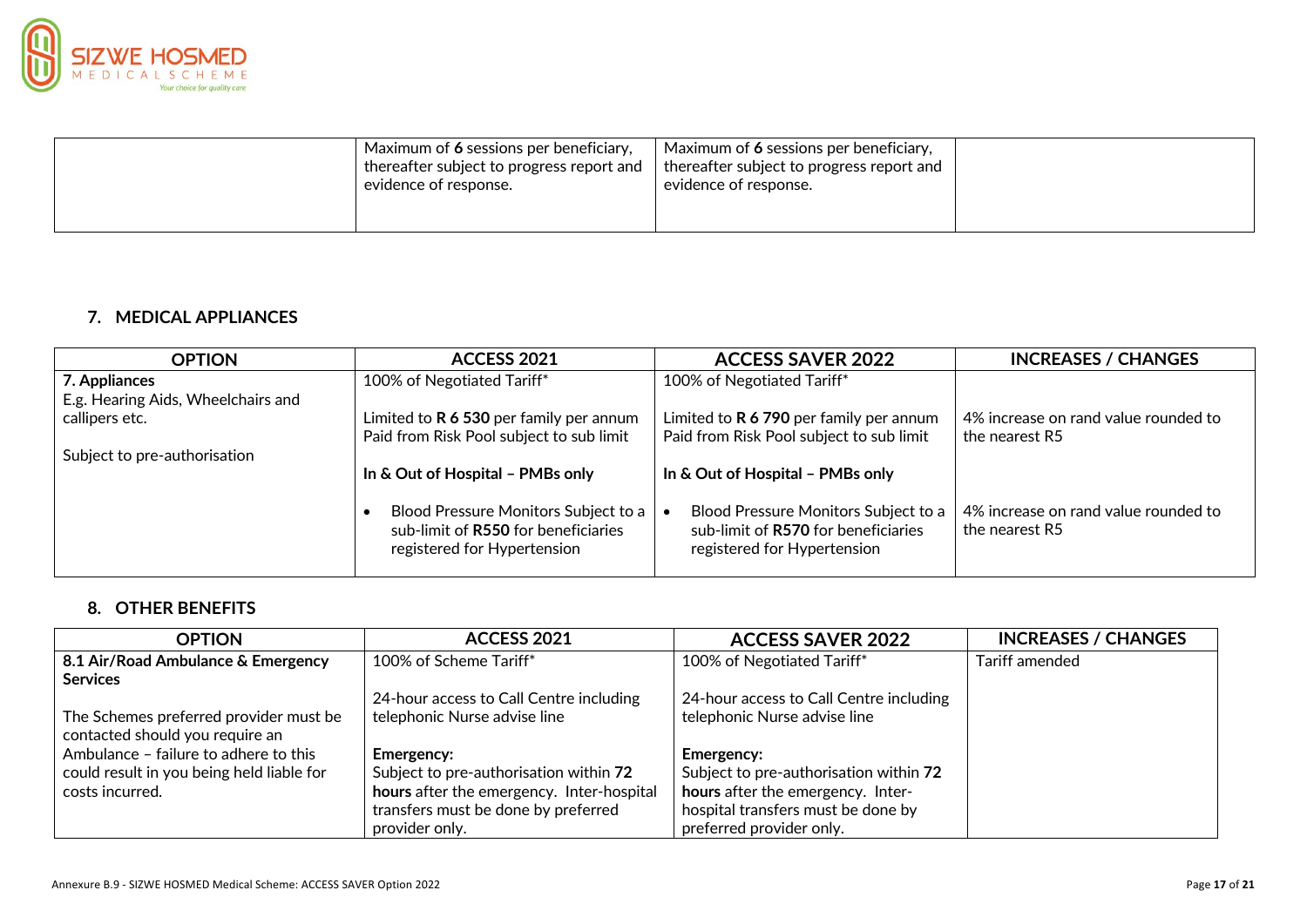

|                                                                                                                                                                                                                                 | Emergency response by road or air to<br>scene of incident and Transfer from<br>scene, to closest, most appropriate<br>facility<br>Escort return of stranded minors can<br>be arranged | Emergency response by road or air<br>$\bullet$<br>to scene of incident and Transfer<br>from scene, to closest, most<br>appropriate facility<br>Escort return of stranded minors<br>$\bullet$<br>can be arranged |                       |
|---------------------------------------------------------------------------------------------------------------------------------------------------------------------------------------------------------------------------------|---------------------------------------------------------------------------------------------------------------------------------------------------------------------------------------|-----------------------------------------------------------------------------------------------------------------------------------------------------------------------------------------------------------------|-----------------------|
|                                                                                                                                                                                                                                 | Non-emergency: Subject to pre-<br>authorisation beforehand.<br>Facilitation of medically justified<br>inter-facility transfers<br>Medical repatriation                                | Non-emergency: Subject to pre-<br>authorisation beforehand.<br>Facilitation of medically justified<br>$\bullet$<br>inter-facility transfers<br>Medical repatriation<br>$\bullet$                                |                       |
| 8.2 Psychology & Psychiatry Treatment<br>Subject to PMB's and referral from GP or<br>Specialist, failure to do so will result in no<br>payment.<br>Subject to confirmed diagnosis, treatment<br>plan and managed care protocols | 100% of Scheme Tariff*<br>Subject to PMB conditions only<br>Non-PMBs paid from MSA*                                                                                                   | 100% of Negotiated Tariff*<br>Subject to PMB conditions only<br>Non-PMBs paid from MSA*                                                                                                                         | <b>Tariff amended</b> |
| 8.3 Infertility<br>Subject to PMBs, pre-authorisation and<br>protocols.                                                                                                                                                         | 100% of Scheme Tariff*<br>Non-PMBs paid from MSA*                                                                                                                                     | 100% of Negotiated Tariff*<br>Non-PMBs paid from MSA*                                                                                                                                                           | Tariff amended        |
| 8.4 Hospice and Private Nursing<br>Subject to PMB's, pre-authorisation and<br>protocols.                                                                                                                                        | 100% of Negotiated Tariff*<br>Limited to PMBs only<br>Non-PMBs subject to MSA*                                                                                                        | 100% of Negotiated Tariff*<br>Limited to PMBs only<br>Non-PMBs subject to MSA*                                                                                                                                  |                       |

#### **9. SIZWE HOSMED BAMBINO PROGRAM**

SIZWE HOSMED cares about its maternity mothers and this programme aims to assist them during their pregnancy by providing advice and benefits. At 24 weeks of maternity the Scheme offers a free maternity bag with baby goodies, to pregnant women registered on the Bambino Programme.

| <b>OPTION</b>                                               | <b>CCESS 2021</b><br>ALL.                        | <b>SAVER 2022</b><br>ACCL                              | <b>CHANGES</b><br><b>INCREASES</b><br><b>INCRE</b> |
|-------------------------------------------------------------|--------------------------------------------------|--------------------------------------------------------|----------------------------------------------------|
| <b>HOSMED P</b><br>.1 SIZWE<br>O 1<br>⊦Bambino<br>⊦ Program | 100% of '<br>$\sim$ $\sim$<br>-l ariff<br>Scheme | $\cdot$ cry<br>100% of<br>ariff<br><sup>.</sup> Scheme |                                                    |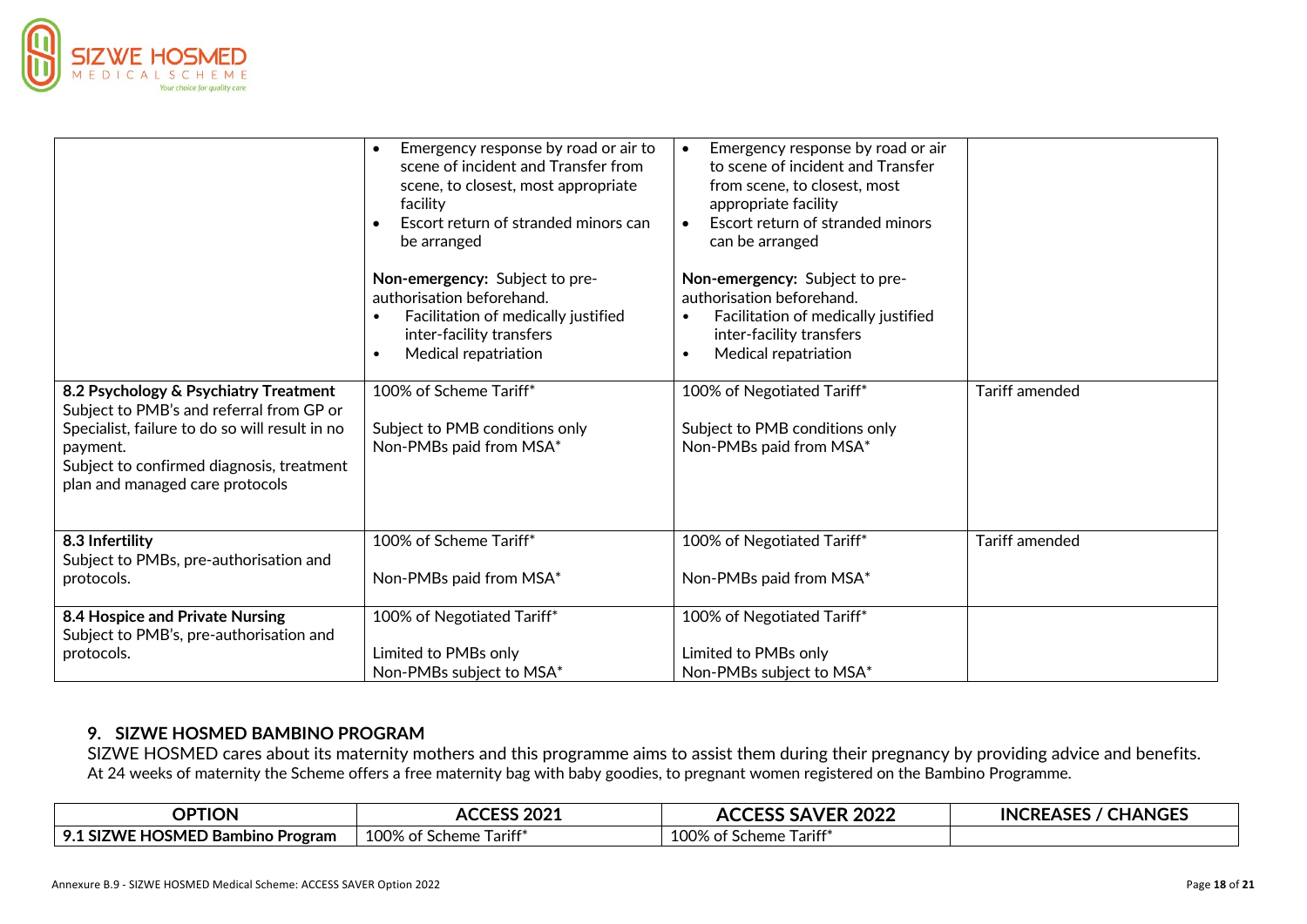

| Subject to Registration on SIZWE<br>HOSMED Bambino Program, PMBs and<br>protocols.<br>9.2 Hospital Confinement:                          | <b>PMB Based on Protocols</b><br>Admissions only at DSP* Hospital<br>Network.<br>NVD - Limited to 2 days                                                                                                                       | Admissions only at DSP* Hospital<br>Network.<br>NVD - Limited to 2 days                                                                                                                                                        |                                 |
|------------------------------------------------------------------------------------------------------------------------------------------|--------------------------------------------------------------------------------------------------------------------------------------------------------------------------------------------------------------------------------|--------------------------------------------------------------------------------------------------------------------------------------------------------------------------------------------------------------------------------|---------------------------------|
|                                                                                                                                          | Caesarean - Limited to 3 days                                                                                                                                                                                                  | Caesarean - Limited to 3 days                                                                                                                                                                                                  |                                 |
| 9.3 Home Delivery:<br>By Registered Midwife pre-authorisation<br>required                                                                | 100% of Negotiated Tariff*                                                                                                                                                                                                     | 100% of Negotiated Tariff*                                                                                                                                                                                                     |                                 |
| 9.4 Maternity Ultrasounds(s):                                                                                                            | Limited to two (2) 2D ultrasounds per<br>pregnancy for In and Out of Hospital                                                                                                                                                  | Limited to two 3 x 2D ultrasounds per<br>pregnancy for In and Out of Hospital                                                                                                                                                  | Number of ultrasounds increased |
| 9.5 Maternity Visit(s):                                                                                                                  | Additional 7 GP consultations and 2<br>specialist consultations per Pregnancy at<br>GP or Specialist (Once these limits have<br>been reached further ante-natal<br>consultations will be paid from the day-<br>to-day benefit) | Additional 7 GP consultations and 2<br>specialist consultations per Pregnancy<br>at GP or Specialist (Once these limits<br>have been reached further ante-natal<br>consultations will be paid from the day-<br>to-day benefit) |                                 |
| 9.6 Antenatal Pathology Screening:<br>Haemoglobin, Syphilis, Chlamydia,<br><b>Bacteriuria, Hepatitis B and Rhesus</b><br>incompatibility | 100% of Scheme Tariff*                                                                                                                                                                                                         | 100% of Scheme Tariff*                                                                                                                                                                                                         |                                 |
| 9.7 Antenatal Classes:<br><b>By Registered Nurse</b>                                                                                     | No benefit                                                                                                                                                                                                                     | No benefit                                                                                                                                                                                                                     |                                 |
| 9.8 Immunisation benefit                                                                                                                 | Immunisation as per the Immunisation<br>schedule by the Department of Health up<br>to 12 months of age                                                                                                                         | Immunisation as per the Immunisation<br>schedule by the Department of Health<br>up to 12 months of age                                                                                                                         |                                 |

#### **10. SIZWE HOSMED WE CARE**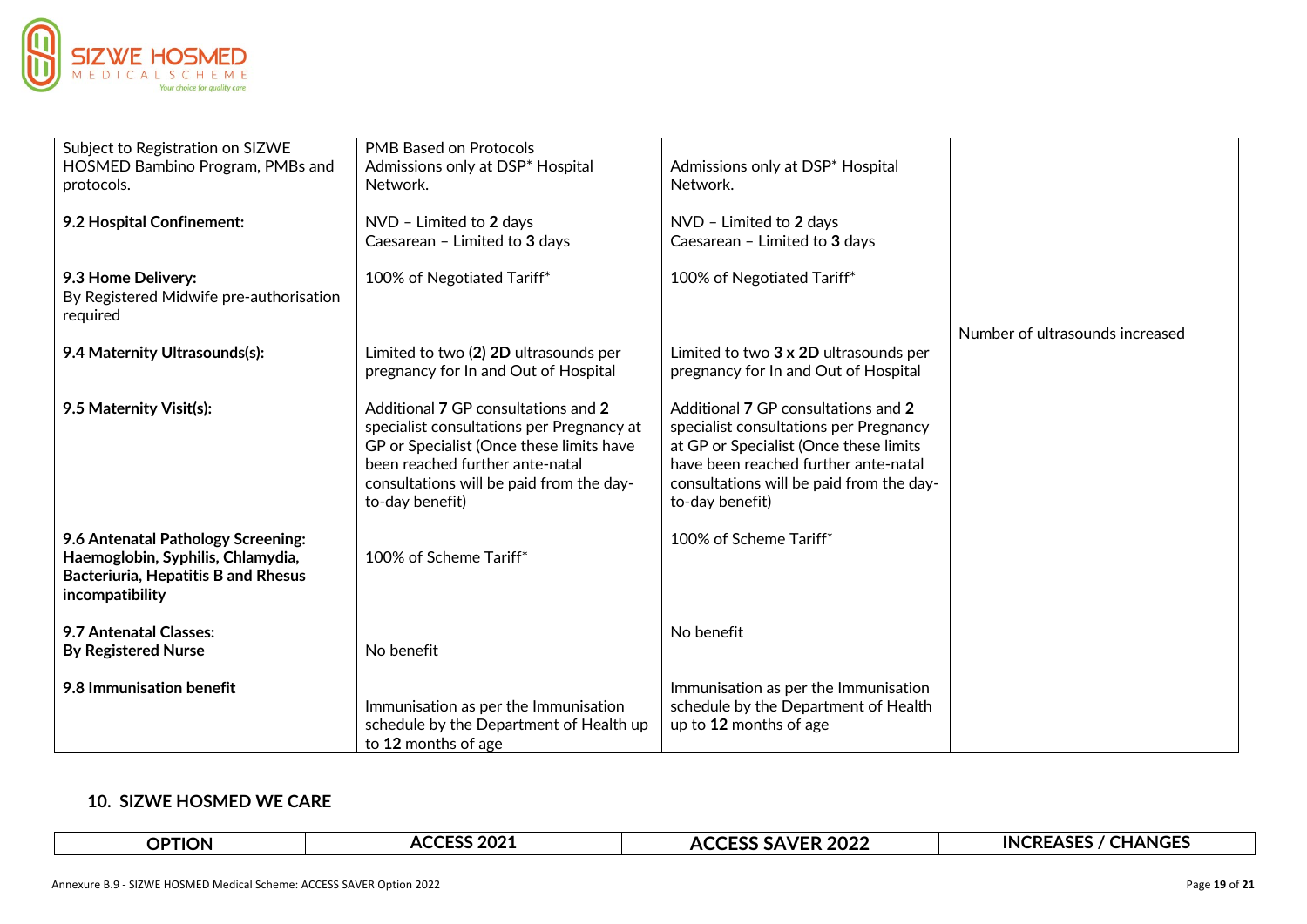

| 10.1 Wellness Programme                                       | 100% of Scheme Tariff*                                                            | 100% of Scheme Tariff*                                                            |                                    |
|---------------------------------------------------------------|-----------------------------------------------------------------------------------|-----------------------------------------------------------------------------------|------------------------------------|
|                                                               | •1 Free Pap Smear for Females over 18                                             | • Free Covid-19 Vaccination per                                                   | Covid-19 vaccination benefit added |
|                                                               | Years per beneficiary per Annum                                                   | beneficiary                                                                       | Diabetic Eye Care benefit added    |
|                                                               | •1 Free Mammogram for Females over 40                                             | Diabetic Eye Care<br>$\bullet$                                                    |                                    |
|                                                               | Years per beneficiary per Annum                                                   | 1 Free Pap Smear for Females over 18                                              |                                    |
|                                                               | •1 Free PSA for Males over 40 Years per                                           | Years per beneficiary per Annum                                                   |                                    |
|                                                               | beneficiary per Annum                                                             | 1 Free Mammogram for Females over                                                 |                                    |
|                                                               | •1 Free Cholesterol Test over 20 Years per                                        | 40 Years per beneficiary per Annum                                                |                                    |
|                                                               | beneficiary per Annum<br>•1 Free Flu Vaccine per beneficiary per                  | 1 Free PSA for Males over 40 Years per<br>beneficiary per Annum                   |                                    |
|                                                               | Annum                                                                             | 1 Free Cholesterol Test over 20 Years                                             |                                    |
|                                                               | •1 Free Blood Sugar Test over 15 Years per                                        | per beneficiary per Annum                                                         |                                    |
|                                                               | beneficiary per Annum                                                             | 1 Free Flu Vaccine per beneficiary per                                            |                                    |
|                                                               | •1 Free BP check per beneficiary per                                              | Annum                                                                             |                                    |
|                                                               | Annum                                                                             | 1 Free Blood Sugar Test over 15 Years                                             |                                    |
|                                                               | •1 Free HIV Test per beneficiary per                                              | per beneficiary per Annum                                                         |                                    |
|                                                               | Annum                                                                             | 1 Free Colon Cancer Blood Test over                                               |                                    |
|                                                               | • Free HPV vaccination per beneficiary                                            | 50 years per beneficiary per Annum                                                |                                    |
|                                                               | between 9 and 12 years of age<br>•1 Free Pneumococcal Vaccine per                 | 1 Free Blood Pressure test per<br>$\bullet$                                       |                                    |
|                                                               | beneficiary above 65 Years of age per                                             | beneficiary per Annum                                                             |                                    |
|                                                               | Annum                                                                             | 1 Free HIV Test per beneficiary per<br>$\bullet$<br>Annum                         |                                    |
|                                                               |                                                                                   | 1 Free HPV vaccination per beneficiary                                            |                                    |
|                                                               |                                                                                   | between 9 and 12 years of age                                                     |                                    |
|                                                               |                                                                                   | 1 Free Pneumococcal Vaccine per                                                   |                                    |
|                                                               |                                                                                   | beneficiary above 65 Years of age per                                             |                                    |
|                                                               |                                                                                   | Annum                                                                             |                                    |
| 10.2 HIV/AIDS Management                                      | 100% of Scheme Tariff*                                                            | 100% of Scheme Tariff*                                                            |                                    |
| Programme                                                     |                                                                                   |                                                                                   |                                    |
| Unlimited Benefits subject to                                 | Treatment is subject to the treatment care                                        | Treatment is subject to the treatment care                                        |                                    |
| PMB's and registration on the                                 | plan and clinical protocols                                                       | plan and clinical protocols per CDL                                               |                                    |
| Scheme's programme                                            |                                                                                   |                                                                                   | Wording amended                    |
|                                                               |                                                                                   |                                                                                   |                                    |
| 10.3 Chronic Disease                                          | 100% of Scheme Tariff*                                                            | 100% of Scheme Tariff*                                                            |                                    |
| <b>Management Programme (CDL)</b>                             |                                                                                   |                                                                                   |                                    |
| Unlimited Benefits subject to<br>registration on the Scheme's | Treatment is subject to the treatment Care<br>plan and clinical protocols per CDL | Treatment is subject to the treatment Care<br>plan and clinical protocols per CDL |                                    |
|                                                               |                                                                                   |                                                                                   |                                    |
| programme                                                     |                                                                                   |                                                                                   |                                    |